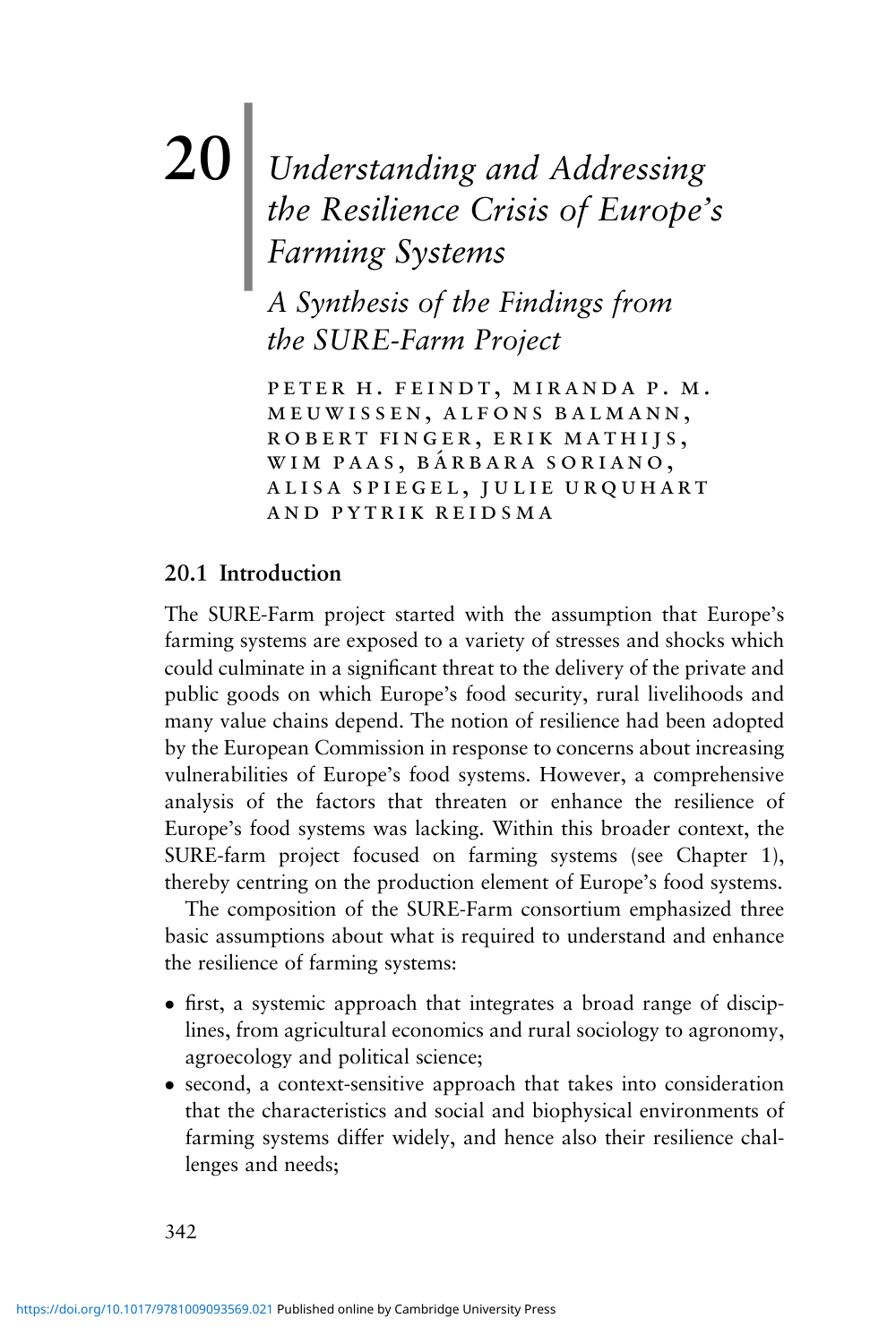• third, the systematic inclusion of the perspectives and experiences of actors within the farming system and its relevant environment.

To structure the enormous complexity of the topic, the SURE-Farm consortium developed an integrative framework to assess the resilience of farming systems (Meuwissen et al., 2019), which provides guidance to determine the composition and limits of differing farming systems, their main functions, challenges, resilience capacities and resilienceenhancing attributes (Chapter 1). The framework facilitates the identification of the resilience needs of a farming system. On this basis, resilience-enhancing strategies can be developed. These include risk management strategies (Chapter 2), strategies to address adverse demographic developments which lead to a lack of skilled labour and farm successors (Chapter 3), resilience-enhancing public policies (Chapter 4) and resilience-oriented agricultural practices (Chapter 5). The case studies (Chapters 6–16) demonstrate the diversity of resilience challenges, needs and strategies of Europe's farming systems. However, despite the differences, the integrated assessment across the case studies (Chapter 17) and the assessment of stakeholders in the cocreation platform (Chapter 19) clearly show that Europe's farming systems face a resilience crisis and that new approaches are necessary to create a resilience-enabling environment (Chapter 18).

This chapter aims to synthesize key findings from the SURE-Farm project. We first discuss key lessons about the resilience concept as a framework to understand the current resilience of Europe's farming systems and as a tool to develop strategies for improvement. We then establish why Europe's farming systems face a formidable and structural resilience crisis that is unlikely to improve without appropriate resilience-enabling strategies; this section also emphasizes the implications of the diversity of Europe's farming systems in terms of their resilience challenges, capacities and different resilience-enabling or constraining environments. On this basis, we formulate cornerstones for possible resilience-enhancing strategies. The chapter concludes with critical reflections and suggestions for further research.

## **20.2 Seven Lessons Learned on the Resilience Framework**

The SURE-Farm framework to assess the resilience of farming systems builds on earlier work that has translated concepts from the analysis of social-ecological systems to bio-based production systems (Ge et al.,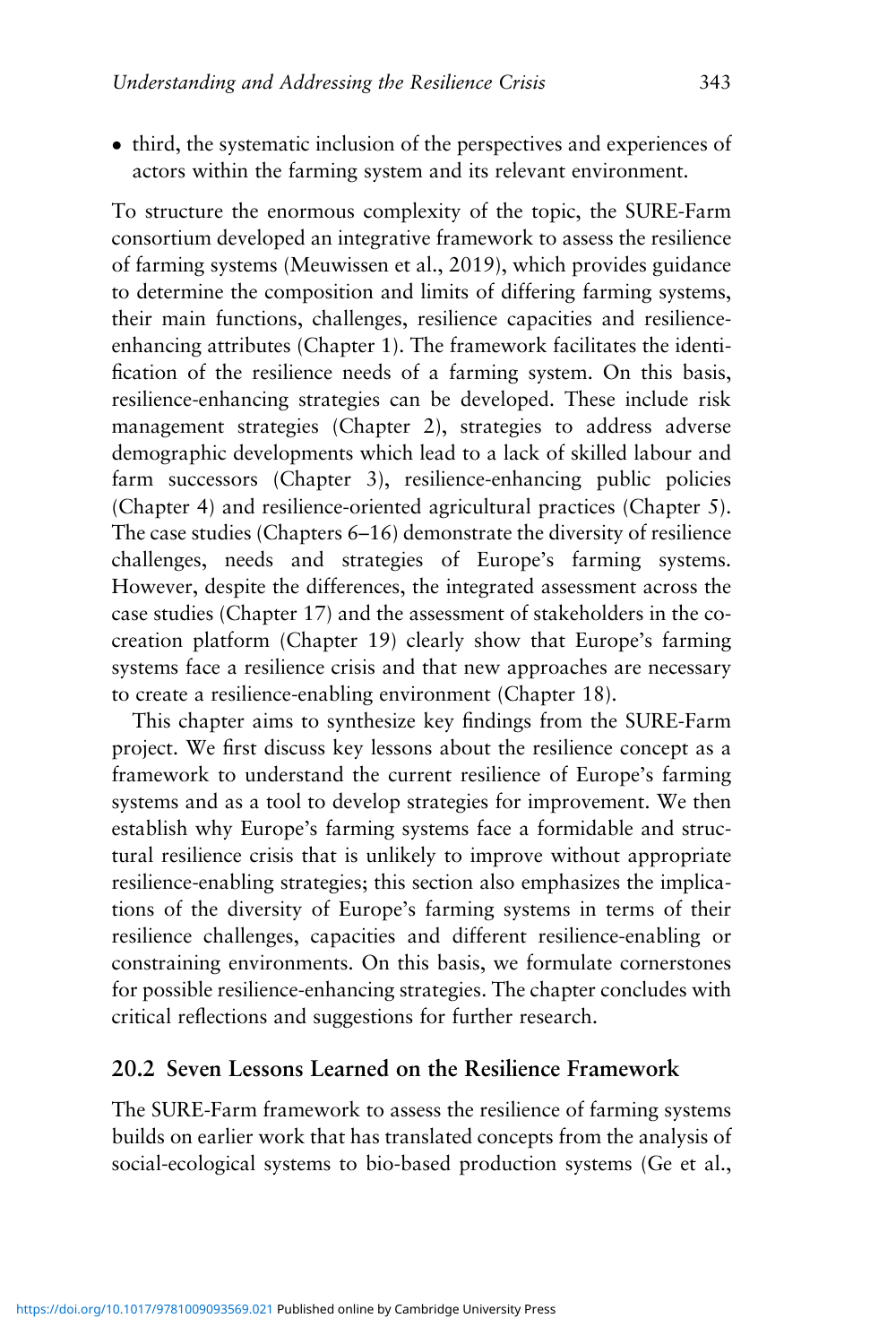2016), of which farming systems are one type. Inspired by the panarchy concept (Gunderson & Holling, 2002), the SURE-Farm framework emphasizes the temporal dimension and the interplay across different system levels for understanding the resilience of a farming system. With regard to time, the framework considers both the past and present of a farming system to understand its developmental dynamic (its pathway) as well as its possible future configurations to develop and assess alternative and desired pathways (Chapter 17). With regard to cross-level effects, the SURE-Farm framework emphasizes the interplay between agricultural practices, farm demographics, risk management and public policies for the resilience of a farming system, which are considered as four interwoven cycles (Chapter 1). The concept of the adaptive cycle is used as a sensitizing heuristic to create awareness that the resilience of a system depends on its developmental dynamic, which is symbolized through the four phases of the adaptive cycle: growth, conservation, collapse and reorganization (Holling et al., 2002). The adaptive cycle concept hypothesizes that a "foreloop" is marked by a period of slow, incremental growth, while a "back loop" entails a quick release of resources or loss of structure and creates an opening for reorganization (Gunderson & Holling, 2002).

The experiences and findings from the project lead us to draw the following seven lessons about the resilience concept with regard to farming systems.

*Resilience capacities must include anticipation*: The SURE-Farm framework distinguishes between three resilience capacities: robustness, adaptability and transformability (Meuwissen et al., 2019). However, in particular the analysis of the responses of the farming systems in the case studies to the Covid-19 crisis (Meuwissen et al., 2021) demonstrated the importance of anticipation as a capacity that enables preparedness (Mathijs & Wauters, 2020). Anticipatory capacities enhance the ability of a system or organization to cope with crises (robustness) and to respond (Duchek, 2019), where responses can pertain to adaptation or transformation. Improved anticipation was emphasized in work on risk management (Chapter 3) and public policies, where in particular a coordinated long-term vision was seen as essential to enhance the resilience of Europe's farm sector (Chapter 4).

*While resilience is a latent characteristic of a system, resilience attributes and critical thresholds are good predictors of resilience*: Resilience capacities are mobilized in response to shocks and stresses.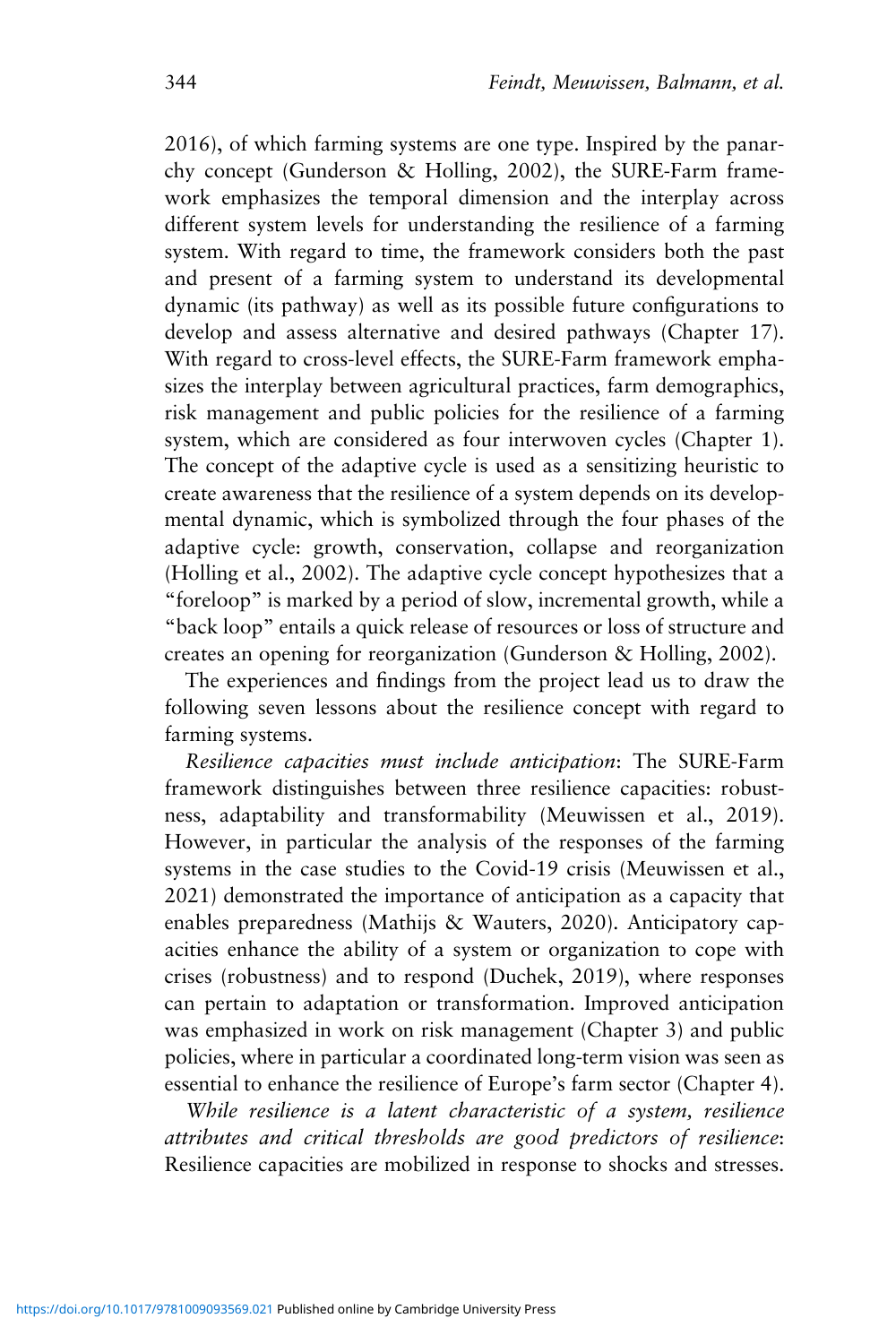perturbations can be determined only in hindsight. Moreover, resilience includes the ability to deal with "unknown unknowns". For logical reasons, the resilience of a system to cope with unforeseen events of novel types is difficult to predict. An important implication is that certain system attributes, which are generally associated with higher resilience, do not guarantee that a system can cope with any kind of shock or stress over time. A seemingly resilient system can collapse quickly if an unforeseen event pushes it beyond a critical threshold. Conversely, crises can mobilize unexpected capacities, as became particularly visible in the narrative interviews with farmers about the history of their farms (Chapter 2). Despite these limitations, the resilience attributes of the SURE-Farm framework – diversity, openness, adequate feedbacks, system reserves and modularity – were generally confirmed as relevant predictors of resilience, although the precise materialization of these attributes differs across time, place and scale. During the SURE-Farm project, these attributes were specified for farming systems, and the most important ones in the recent past were: reasonable profitability, social self-organization, infrastructure for innovation, production coupled with local and natural capital, and response diversity (Chapter 17; Paas et al., 2019; Reidsma, Meuwissen, et al., 2020). However, while these attributes are perceived to contribute to robustness and adaptability, the contribution to transformability was questioned by stakeholders, with the exception of infrastructure for innovation, if it is implemented with a vision. In assessing the resilience capacities, the identification of critical thresholds is essential, even if exact threshold values cannot always be determined (Chapter 17; Biggs et al., 2018; Paas, Accatino, et al., 2021). Many farming systems in the case studies seemed robust at first sight but on closer inspection appeared to be operating near critical thresholds. Farming system actors tended to focus on economic viability, as this function was often assessed as close to critical thresholds, and aimed to increase food- and bio-based production, while giving less attention to the maintenance of natural resources, biodiversity and social functions (Chapters 5, 17 and 19). The ensuing deterioration of the ecological and social conditions is likely to undermine productivity and economic viability in the long run. Hence, a strong profile across the range of resilience attributes is more suited than a plain focus on reasonable profitability to enable the system to cope with a larger variety of shocks and stresses (Reidsma, Paas, et al., 2020).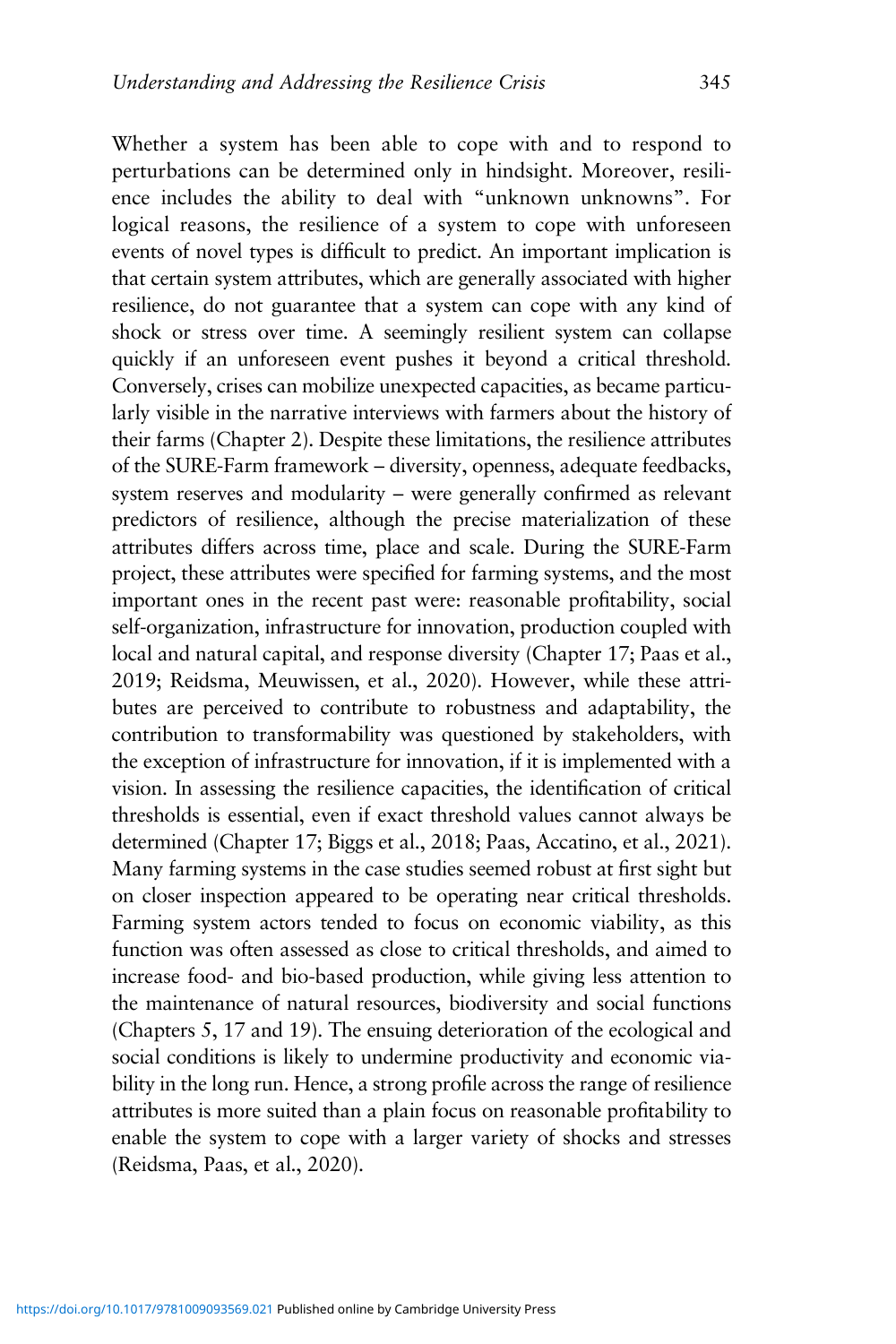*Vision, leadership, shared learning and experimentation, and agility are important resilience attributes*: The analysis of demographic dynamics (Chapter 3), of the governance framework (Chapter 4) and several case studies suggests that farms, farming systems and enabling environments that lack a vision found it difficult to respond to shocks and stresses. Strong leadership from either within a farming system or from the enabling environment was found to enhance resilience. Shared learning and experimentation are specifically important for transformability (Paas, Coopmans, et al., 2021; Termeer et al., 2017; Urquhart et al., 2019). The analysis of responses to the Covid-19 crisis (Meuwissen et al., 2021) suggests that agility  $-$  i.e. the ability to change internal processes and arrangements quickly in response to a changing environment – constitutes a distinct resilience attribute that enhances robustness, adaptability and transformability. Agility is likely enhanced by shared learning, leadership and vision. Furthermore, agility is supported by anticipation. Overall, these additions lead to more emphasis on the future-oriented, pro-active dimension of resilience and resilience capacities.

*General resilience in farming systems requires more than financial buffer resources*: Dealing with unexpected shocks requires general rather than specified resilience. Consequently, the resilience attributes play a larger role, as illustrated by the resilience strategies of stakeholders and farmers which emphasized the availability of buffer resources, in particular financial means, but also "working harder" and mobilizing additional family labour (Chapter 2), or public income support (Chapter 4). Savings and subsidies can be exchanged for specific assets or services when needed. Family labour enhances general resilience to the degree that it comes with the necessary skills. Yet the findings indicate that the ability to learn, connectedness with others, innovativeness, creativity and agility are also characteristics of a farming system that increase its general resilience. They are more associated with adaptability and transformability and also facilitate a more creative and innovative use of buffer resources. The analysis also found that coupling production with local and natural capital enhances general resilience by reducing dependence on external inputs, substitutability of own products by competitors and ecological and climate change vulnerabilities.

*Non-resilience is difficult to study*: The farming systems in our case studies and the farms and other businesses that are part of them have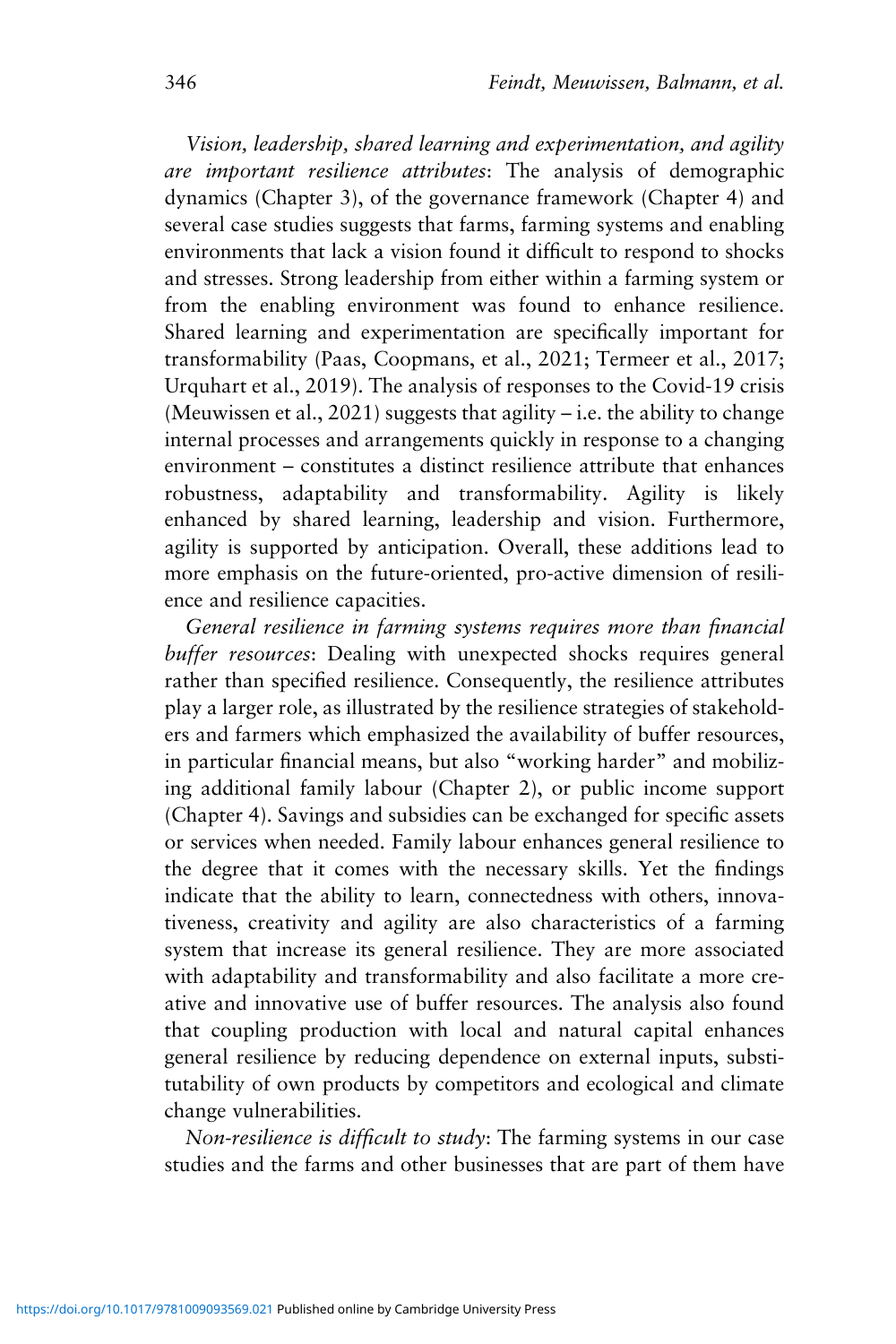been resilient, at least up to the point of research. Yet a full comprehension of farming system resilience includes an understanding of its opposite. Unfortunately, it is more difficult to study non-resilience – ceased farm operations, suspended value chains or obsolete farming systems can no longer be observed in operation and the processes that led to their demise must be reconstructed from written records, oral accounts, historical data, artefacts and geological or archaeological findings. The sequence of events is likely associated with failure and people who were involved might be difficult to find or hesitant to participate; records might have been discontinued, artefacts abandoned and land uses changed. Resilience studies must therefore be careful not to embrace a one-sided history of those who persevere and survive. The underlying interest is vulnerability.

*Resilience is context specific, and so are resilience needs*: The case studies (Chapters 6–16) clearly indicate that the resilience of farming systems depends strongly on their specific contexts. While many challenges to farming systems originate from the same macro-trends – climate change, liberalized markets, geo-political uncertainty, growing societal concerns about pesticides and animal welfare – these pressures are mediated in very different ways, depending on the specific biomaterial, institutional and economic context. The general resilience attributes – diversity, openness, tightness of feedbacks, system reserves and modularity – enable different actions and strategies, depending on the components of each farming system. Furthermore, the enabling environments differed widely across the case studies, with very different and often uneven effects on the different resilience capacities. The practical consequences are significant: the required capacities depend on the circumstances, in particular on the level of uncertainty (Darnhofer, 2014; Meuwissen et al., 2020), while the resilience effects of public policies are subject to specific farming system characteristics (Chapter 4; Buitenhuis et al., 2019; Feindt et al., 2019). Nevertheless, the importance of the general resilience attributes applies to all cases. In the long run, addressing all resilience attributes and keeping a balance between economic, environmental and social functions and attributes contributes to resilience, even if the concrete materialization of these attributes and functions differs across contexts.

*Resilience capacities, needs and strategies differ across scales*: The panarchy concept emphasizes effects across scales. Accordingly, the SURE-Farm framework distinguishes between the three levels of the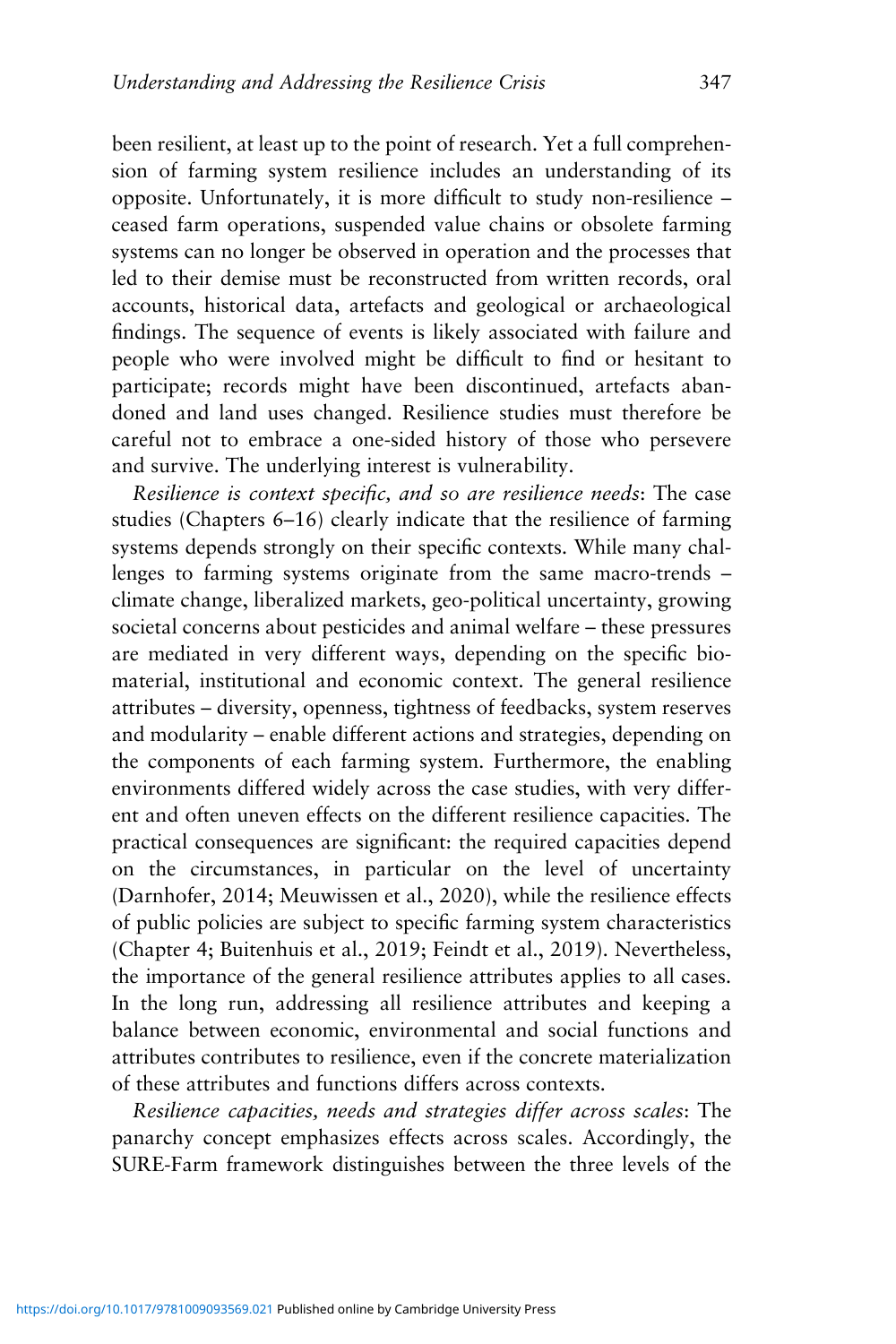farm, the farming system and the enabling environment. This facilitated the identification of cross-scale effects and misfits (Meuwissen et al., 2020). For example, in response to the Covid-19 crisis, the strategies and actions taken by the farming system often differed strongly from those of the enabling environment (Meuwissen et al., 2021). In another example, the Spanish case study, policies did not take into consideration that the needs of the farmers depend on the characteristics of the farming system (a cross-scale effect) – in this case, extensive sheep grazing farmers used public land and therefore did not receive direct payments, undermining the viability of the system (Chapter 9). The CAP and its national implementations, which are an essential part of the enabling environment, were found to be strongly robustness-oriented (Chapter 4), which fit the resilience needs of some but not all farming systems in the case studies. Moreover, public policies mostly addressed farms and not farming systems. Stakeholders, too, when identifying past strategies to cope with challenges, focused on the farm level, while farming systems encompass many different kinds of actors (Chapters 4 and 5). When stakeholders were asked to identify strategies needed to reach more resilient alternative systems, the focus shifted towards the enabling environment and the role of government (Reidsma, Paas, et al., 2020). Here the resilience framework helped to reveal conceptual shortcomings in the policy framework and to broaden the strategic thinking of stakeholders.

These seven lessons reflect that our conceptual understanding of the resilience of farming systems is not yet complete, and that any general theory of farming system resilience needs to take into account the importance of contextual factors. Still, some general observations about the resilience challenges facing Europe's farming systems can be derived very clearly from the case studies, as we will discuss in the next section.

## **20.3 The Crisis of Europe's Farming Systems from a Resilience Perspective**

The resilience assessment in the eleven case studies found that Europe's farming systems face a broad range of economic, social, political, institutional, agronomic and ecological resilience challenges. While these challenges differ across farming systems and are mediated through different contexts and enabling or constraining environments,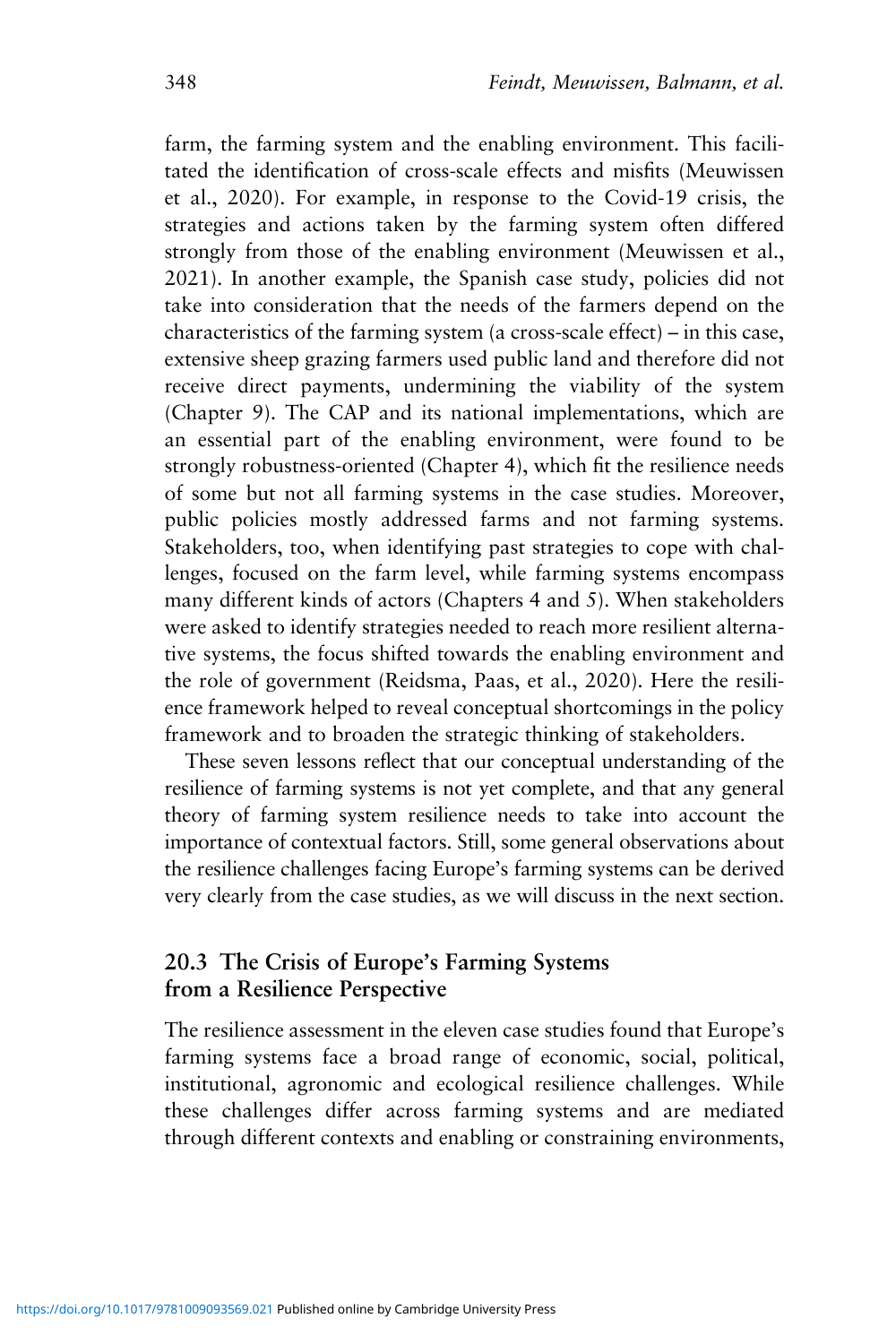the general picture suggests that many farming systems in Europe face a looming resilience crisis.

First of all, based on the integrated assessment presented in Chapter 17, and confirmed by the stakeholders in the co-creation platform (Chapter 19), Europe's farming systems struggle to achieve the expected functions, apart from food production. The provision of public goods was generally evaluated as weak or deficient. The profitability of the farming systems was assessed as low in almost all case studies, too. Still, in particular in arable systems, the provision of private goods (production, income) scored significantly better than the provision of public goods (biodiversity, ecosystem services). Nevertheless, stakeholders most often considered economic viability as the most critical function and the one that most urgently required improvement. The dominant concern was that economically unviable farming systems would be unable to attract the necessary workforce and therefore undermine food production.

Across the case studies, an accumulation of challenges was assessed as pushing the farming system towards critical thresholds, i.e. as threatening the continuation of the status quo (Chapter 17; Paas, Accatino, et al., 2021):

- In seven case studies, stakeholders identified *economic challenges* that pushed their system into critical territory. Price fluctuations and low prices were a challenge in all cases, unbalanced value chains in eight and international competition in seven cases. In several case studies, these pressures were exacerbated by issues around technology adaptation, inadequate insurance and dependency on alternative off-farm income.
- All farming systems faced at least two *environmental challenges*, one of them always *climate change*. Other frequent environmental challenges were plant or animal diseases and low soil fertility, but several systems also struggled with water scarcity, excess of nutrients and soil erosion. In five case studies, stakeholders felt that climate change was pushing their farming system towards a critical threshold, and in two cases also diseases.
- In five case studies, stakeholders felt that *social challenges* pushed the system towards critical thresholds, in particular lack of successors, depopulation of rural areas and lack of suitable labour, but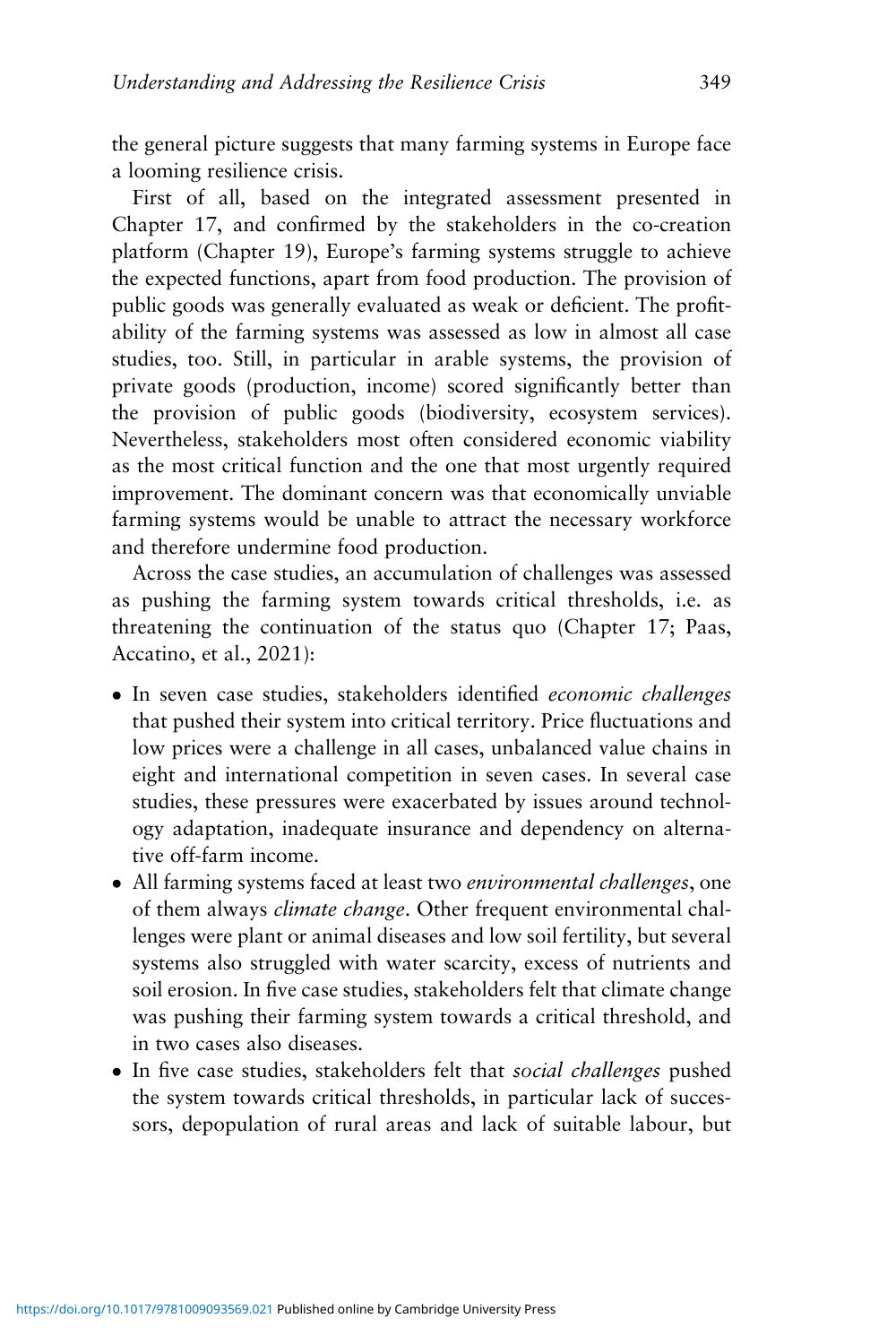also high societal expectations and changing consumer preferences, poor quality of life and insufficient infrastructure.

 In eight case studies, *public policies and institutional challenges* were seen as pushing the farming system towards a critical threshold. Constantly changing policy regulations were seen as a challenge in ten case studies, high standards and strict regulations in five, complicated administrative procedures and the lack of long-term vision in policy in four and high land prices in three cases. Land ownership and regulation was a challenge in the Polish and Bulgarian case.

The ability to translate these challenges into manageable risks has been limited so far. Exposure to risks is generally expected to intensify for European farm businesses and farming systems in the future, in particular due to climate change, more volatile markets, changing societal demand, policies and regulation, geo-political risks and biosecurity issues such as pandemics and diseases in a globalized world (Chapter 2). From the perspective of farmers, as evidenced by surveys conducted in the case studies, institutional risks (e.g. reduction of CAP direct payments and tighter regulations) and environmental risks (e.g. extreme weather and disease events) generally scored even higher than economic risks (e.g. persistently low market prices and high costs). However, in responses to an open question, long-term pressures on profitability were raised most frequently, and institutional, environmental and economic challenges were complemented by social challenges and difficulties in access to technology and innovations (Chapter 2). Risk management strategies were found to be highly variable across farms (Spiegel et al., 2020). Some farm-level strategies to increase financial robustness – like working harder and avoiding debt – can reduce the capacity to adapt and transform. While learning, cooperation and exchange were found to be essential for appropriate risk management, it were mostly farmers characterized as "proactive learners" who adopted risk management strategies in anticipation of expected challenges, explored new knowledge and engaged across social networks. In contrast, "reactive learners" were found to be risk averse, lacking self-efficacy, oriented towards business-as-usual models and hesitant to adopt new approaches or technologies (Chapter 2).

The case studies found relatively few examples where financial risk management was linked to adaptation or transformation. Discussions in the SURE-Farm stakeholder platform (Chapter 19) revealed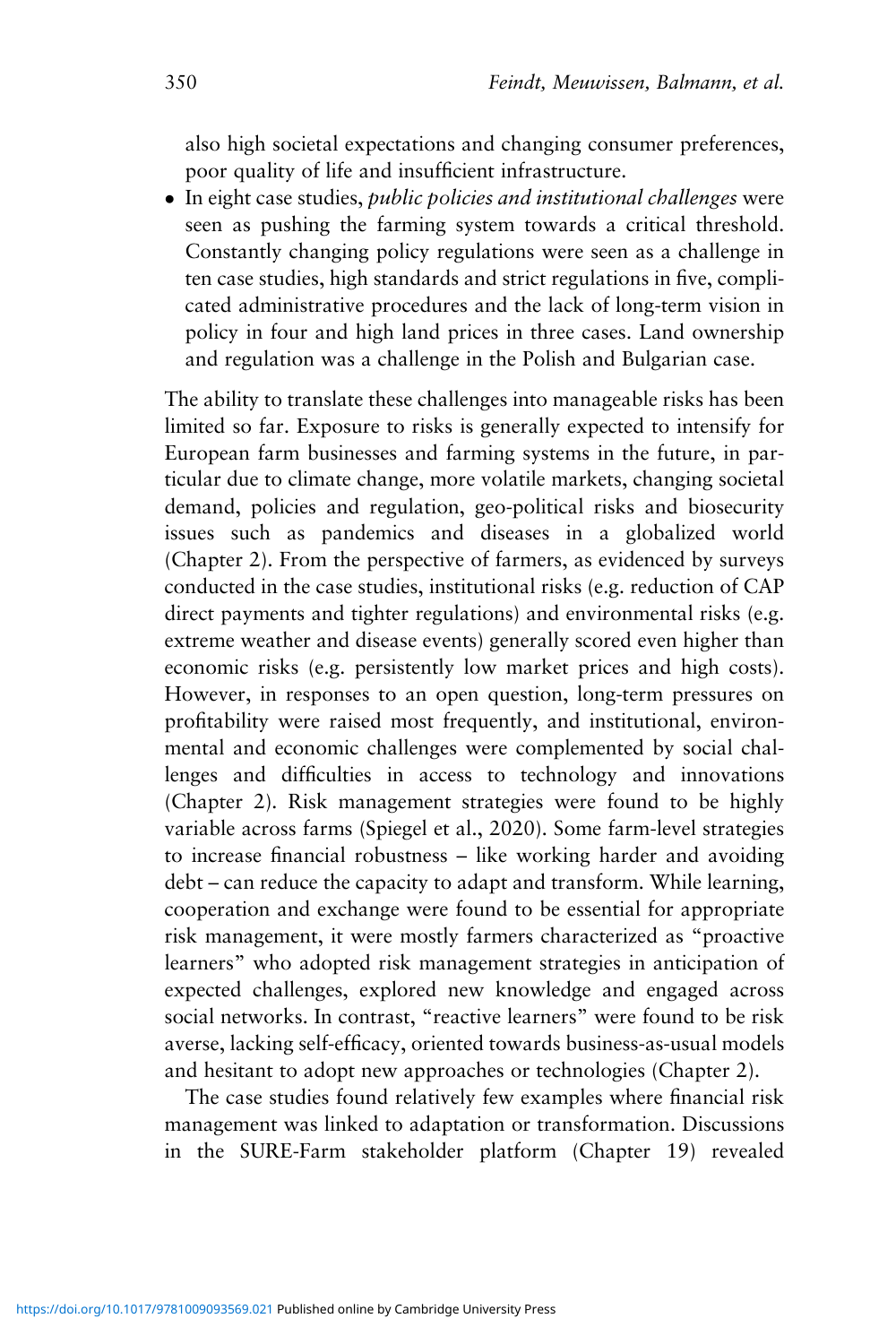examples of private insurance companies that made compensation for damage from extreme weather events conditional on adaptive measures on the farm; e.g., drought insurance would require suitable water retention management and irrigation systems. Risk management arrangements were generally focused on compensation for income loss from reduced ability to produce private goods. They were barely linked to the public goods which, among their many functions, support the long-term productivity of farming systems.

The ability to attract skilled, highly motivated and entrepreneurial people has become a major challenge for many farming systems in Europe (see Chapter 3). Several detrimental developments are accumulating: first, the general outmigration from the more remote rural areas, which is driven by comparative disadvantages in the general location attractiveness, low-level public infrastructures and social services, limited social opportunities, and barriers to professional and business development due to lack of other business and value chain partners, training opportunities and support structures; second, an increasing mismatch between farming as a long-hours profession with many lonely activities and the lifestyle ambitions of the younger generation; third, uncompetitive income opportunities for skilled labour; fourth, the widely shared reputation of farming as a sector that struggles with issues around environmental and climate protection, animal welfare and social standards (e.g., public debates on the working conditions of seasonal workers and slaughterhouse staff ). However, simulations of two case study regions using the AgriPoliS model showed that a difference in farm succession rates had little impact on the amount of farmed land, on production or gross value added (Chapter 3). The simulation runs found differences in the distribution of land and the remuneration of the factors of production. Hence, the discontinuation of individual farms due to lack of successors, which can be seen as lack of resilience at the farm level, affects the developmental pathway of the farming system, but does not necessarily reduce the resilience of the farming system as long as the remaining farms have sufficient access to capital and labour or technology to take over and manage the abandoned land (Chapter 3). However, if farm growth translates mainly into intensification and specialization at ever larger scales, "limits to growth" might be reached at some point as yields are close to their potential and the land area available for farm size increase is limited (Chapters 5 and 17). Concentration of highly specialized farms could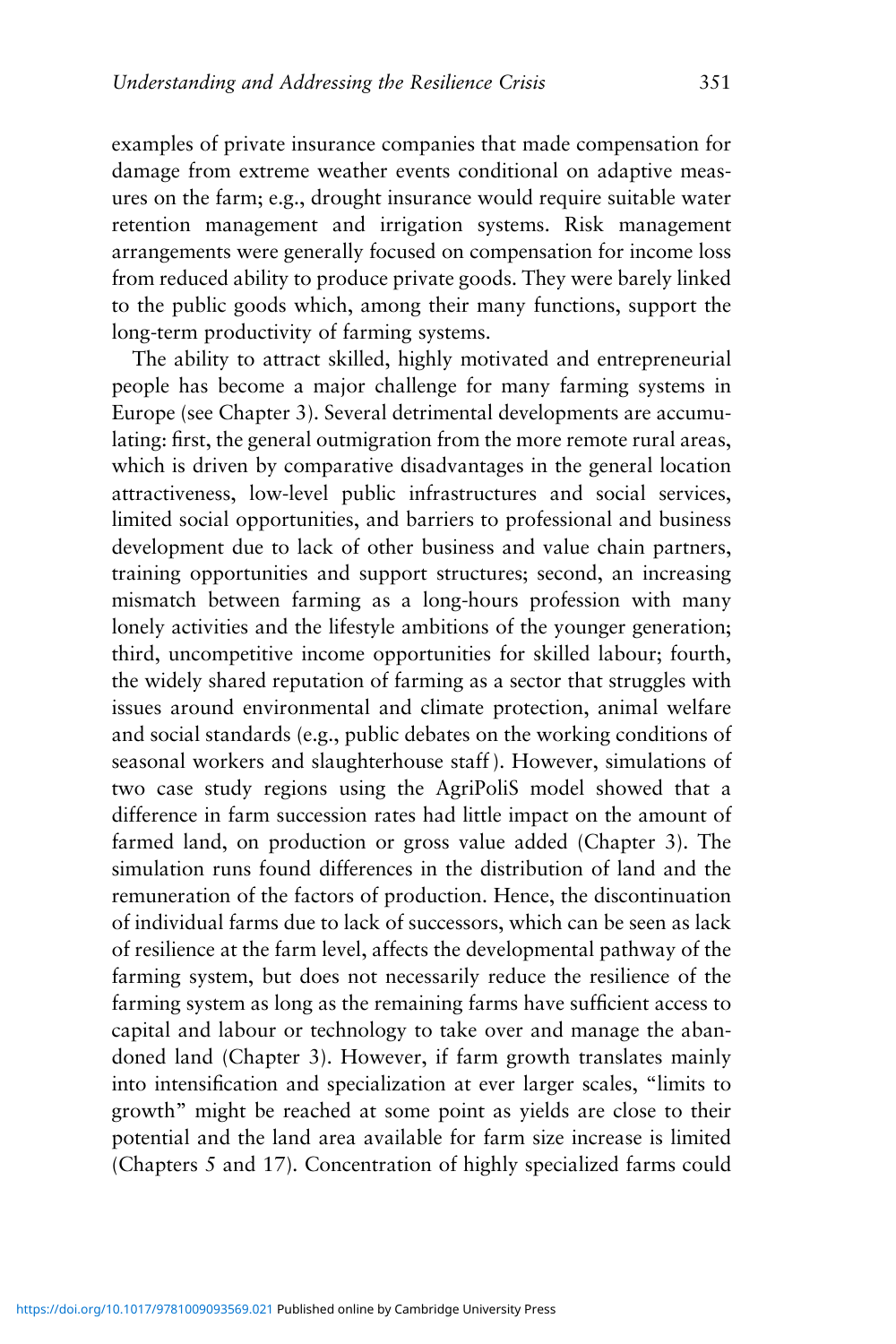also undermine resilience attributes such as diversity and modularity (heterogeneity of farm types) or coupling of production to local and natural capital.

At the sector level, fewer farm successors and less supply of skilled labour necessitate adaptations which reduce the demand for labour, e.g. by changes to the farm organization and production programme or the deployment of labour-saving technologies such as robotics. This in return requires access to capital and might increase the exposure of farming system actors to financial risks which need to be addressed through appropriate risk management. In order to adapt to the demographic challenges, farming system actors need an enabling environment that provides access to technology and capital and to the skilled labour to implement and run new technologies. Such a technologyintensive scenario, however, might contradict public sympathies for smaller farms and more traditional farming methods.

Many European farming systems are locked in on developmental trajectories that combine a strong reliance on chemical and/or biological inputs with an orientation towards global commodity food systems, as the analysis of three case studies in Chapter 5 exemplifies, based on the typology of farming systems as "socio-technical regimes" by Therond et al. (2017). The exposure to global competition reduces profitability, and the response is intensification with reliance on external inputs and pathways. However, the intensive farming methods are generally not environmentally sustainable since the frequent use of pesticides, the ample addition of nitrogen and phosphorus, irrigation, tillage, landscape simplification and the emission of greenhouse gases have negative impacts on ecosystem functions and natural resources. In the long run, sustainability deficits are likely to undermine the resilience of the farming systems through, e.g., soil erosion, reduced water quality and quantity, and decline of ecosystem services such as pollination, water retention or buffer against extreme weather (e.g., wind breaks, shadow, flood protection). Changing the developmental trajectory of the farming systems, however, is difficult due to economic, institutional, cultural and social lock-in mechanisms (cf. Burton & Farstad, 2020). While participating stakeholders in the case studies identified pathways towards a more sustainable development of their farming systems, these require support from an enabling environment, in particular public awareness of the linkages between farming systems and ecosystem services, coherent government support for the provision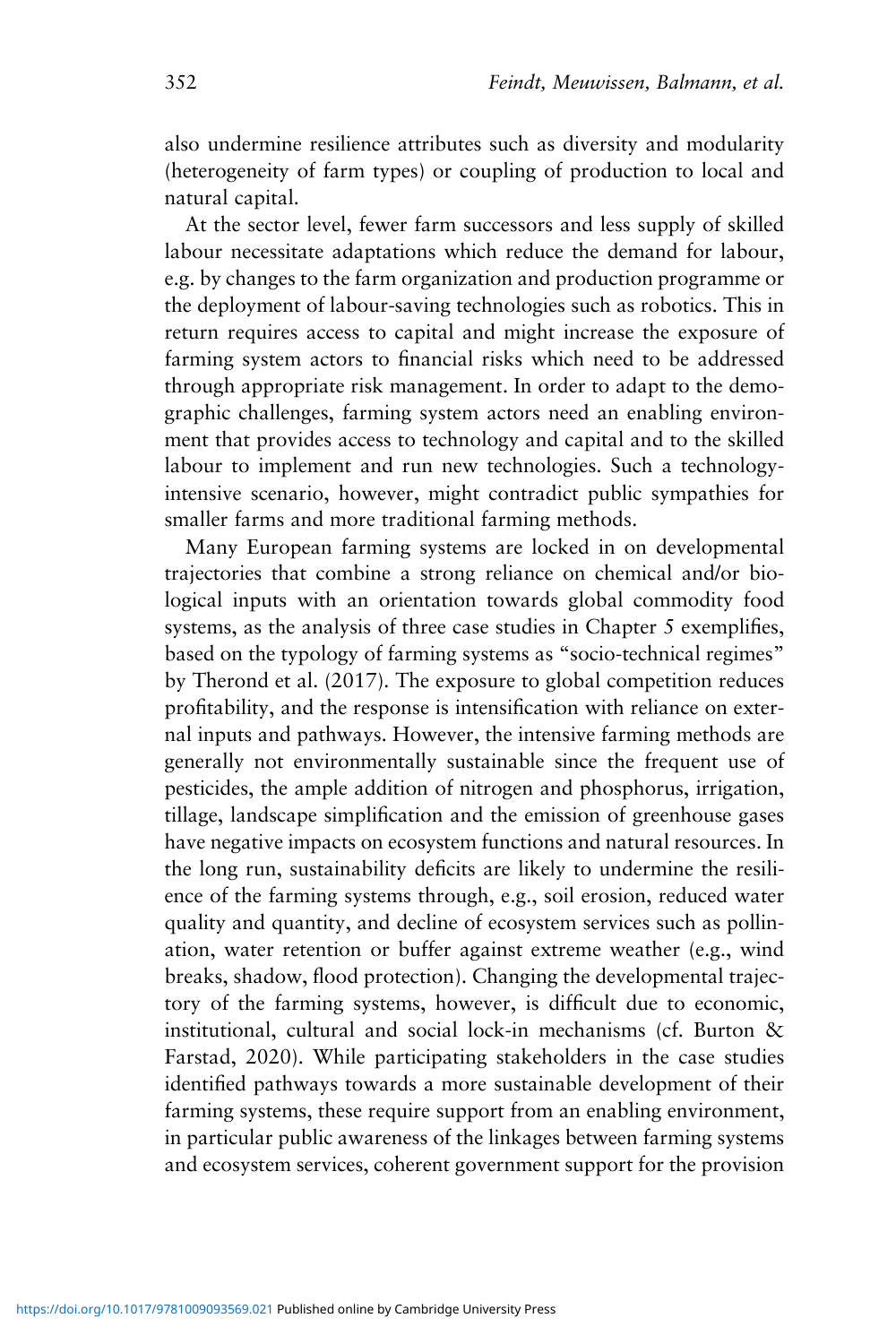of public goods, targeted advice and training, valorizing environmentally sustainable products, support for cooperation and for local and regional value chains. Stakeholders also called for supporting technologies, in particular better use of environmental and geo-spatial data, which could be developed inter alia through farmer-led innovation processes. Finally, they suggested to facilitate cooperation to foster knowledge exchange, trust and a sense of community.

The stakeholder evaluation of the public policy framework provided by the CAP and its national implementations was very critical (Chapter 4). An analysis of the CAP instruments and budget found that most of the financial resources were devoted to income support measures, in particular area-based payments. These were broadly perceived as a reliable financial buffer that enhances the robustness of farms. However, several negative side-effects on the robustness of farming systems were identified: area-based direct payments increased competition for eligible land and thereby contributed to rising land prices, which in turn constrained access to land for newcomers and reduced the profitability of farms that work on leased land. By enabling otherwise unprofitable and unviable farms to continue, stakeholders concluded, the payments restricted competition and change. At the same time, the area-based direct payments funnelled very few resources into farming systems that use little eligible land.

Attempts to link income support to the provision of public goods and thereby to stimulate adaptation have been mostly ineffective (Chapter 4). The Rural Development Programs (RDPs) contain a few adaptability-oriented measures that encourage environment-friendly farming practices, social learning, cooperation and innovations. However, complex and bureaucratic application procedures, significant up-front costs, slow programming and lack of flexibility limit the potential of RDP measures to enhance adaptability. Financial support for insurance schemes, another policy option in RDPs, could be expected to form a key element to enhance robustness, in particular to address losses from climate change and extreme weather. Yet, where offered (in the Dutch and Polish case), it was mostly met with reservation by stakeholders due to perceived high financial or transaction costs and lack of trust.

Most concerning was the finding that the CAP constrained the transformability of Europe's farming systems (Chapter 4). This assessment was consistent across methods. The top-down analysis of the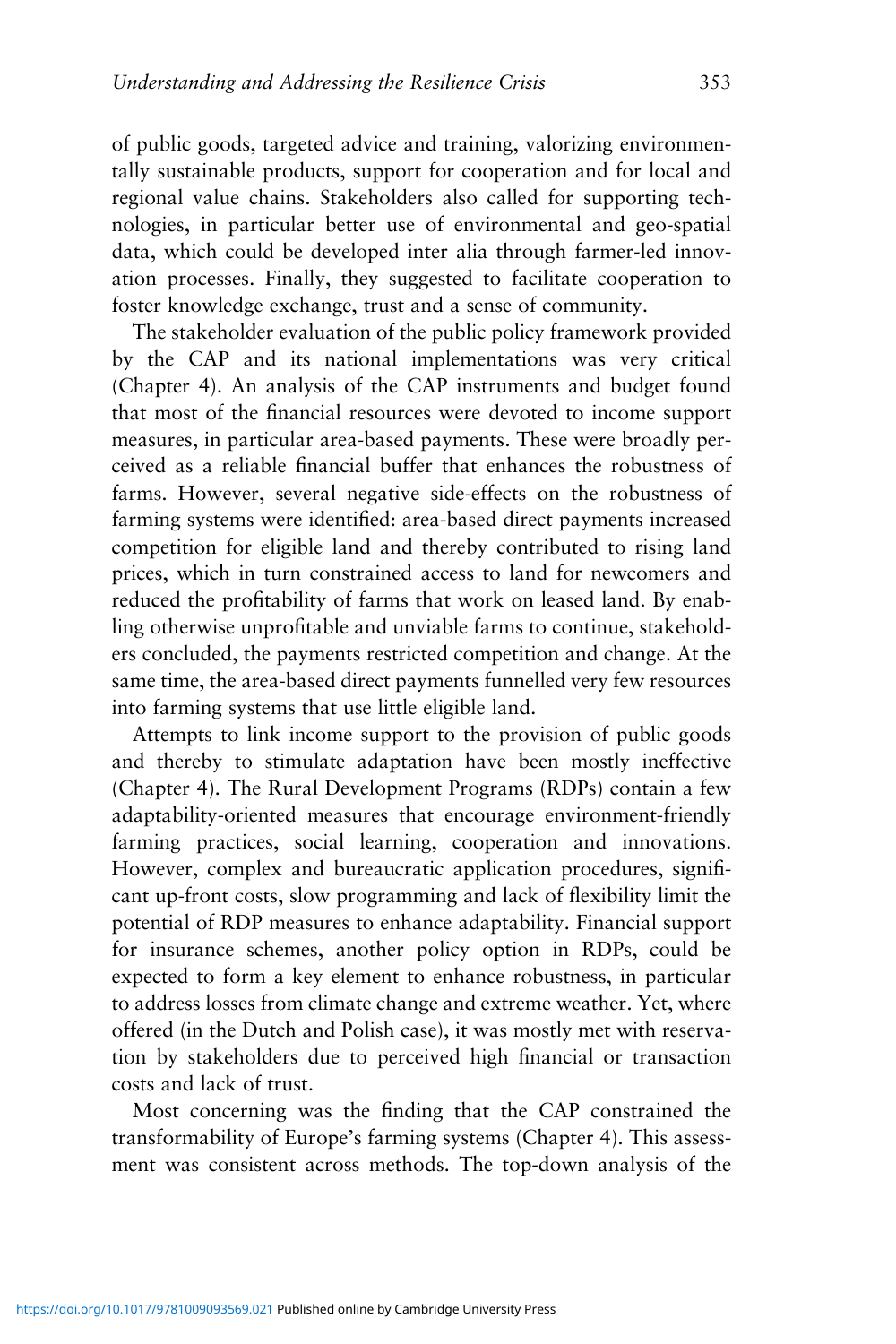policy instruments found that the CAP provided strong support for business-as-usual approaches – which should not be an option, given the objectives of the Green Deal, the Farm to Fork strategy and the EU's zero emission ambition, all of which require transformative change (Lóránt & Allen, 2019), and that many farming system actors also expressed the need for transformation (Meuwissen et al., 2020). The bottom-up analysis found that respondents in all farming systems felt that the CAP and other policies provided little long-term guidance. They cited too frequent policy changes without a clear sense of direction. Stronger regulations on animal welfare and the use of manure or pesticides without readily available alternatives were seen as threatening the viability of farms if international competitors were not subjected to similar demands.

It also became clear that networks and learning processes were mostly limited to farmers. This tendency was reinforced by the CAP and its national implementations which offered little support for crosssectoral cooperation, in-depth learning or radical innovations. The relatively closed networks within the farming systems could in turn constrain the potential of policy interventions which aim to introduce new actors, knowledge or perspectives (Chapter 4).

The tendency to operate within relatively confined circles is probably one important reason why several problematic patterns were repeatedly found across case studies (Chapter 18). Shifting the burden to third parties who provide additional support and compensation, eroding goals rather than addressing problems, an enabling environment that constrains efforts to develop and implement novel solutions, or allocation of most of the resources to a limited number of wellestablished solutions are examples of unhealthy dynamics, which are systemically entrenched, difficult to recognize and hard to change. They all contribute to a misallocation of resources to reiterate the responses to problems of the past rather than addressing impending and future challenges.

Overall, the analyses in the SURE-Farm project suggest that many European farming systems face an accumulation of challenges that push them towards critical boundaries. While the systems still perform well with regard to food production, profitability is low and the provision of public goods is often not satisfactory. Lack of profitability and other social and economic opportunities in rural areas reduce the interest of potential farm successors and skilled labour to work in the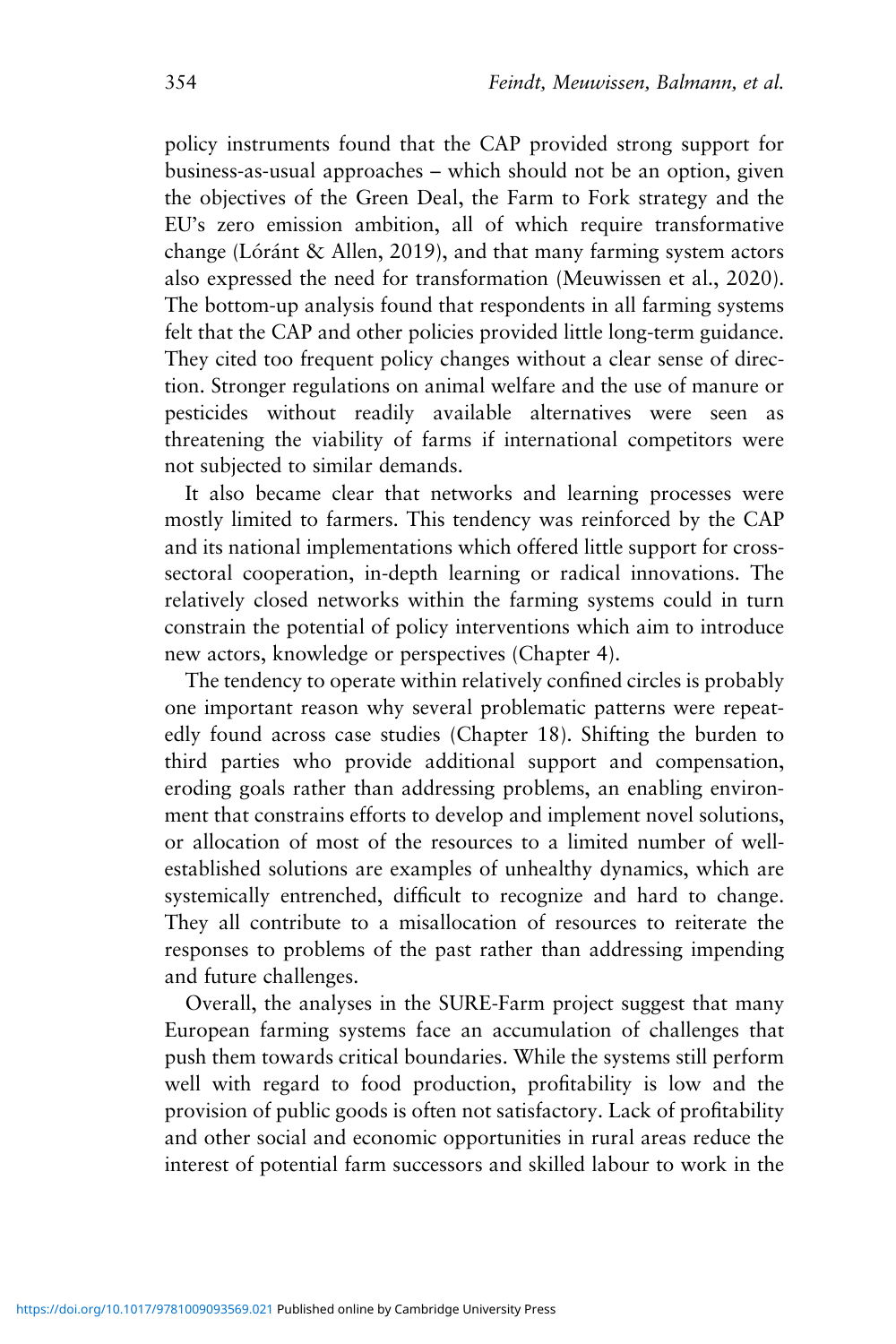sector. While scale enlargement and intensification have contributed to robustness in the past, there are limits to growth, and a more balanced attention is needed for economic, social and environmental dimensions. The CAP and other public policies are geared to compensate for a lack of robustness in order to maintain a status quo that is increasingly becoming untenable. While the EU is embracing ambitious long-term goals, e.g. in its Farm to Fork Strategy (European Commission, 2020b), the transformation pathways are unclear and not supported by the current policy instruments. This raises the question of what a coherent strategic approach to enhance the resilience capacities of Europe's framing systems could look like.

## **20.4 Resilience-Enabling Strategies**

The need to develop encompassing strategies to enhance the resilience of Europe's food systems is now widely shared. The Farm to Fork Strategy, which the European Commission (2020b) proposed in May 2020, uses the terms "resilience" and "resilient" fourteen times. The experience of the pandemic has visibly generated a sense of urgency: "The COVID-19 pandemic has underlined the importance of a robust and resilient food system" (p. 3), and, with a view to the "interrelations between our health, ecosystems, supply chains, consumption patterns and planetary boundaries", the Commission concludes that "our food system is under threat and must become more sustainable and resilient" (p. 3). The Commission further calls to strengthen the resilience of Europe's food system (p. 5) and of food systems in general (p. 6). The Farm to Fork Strategy mentions several threats to resilience when it calls to increase climate resilience (p. 6) and to build up resilience to possible future diseases and pandemics (p. 18). The European Commission (2020b) also proposes several resilience-enhancing attributes of farming systems: "increasing the sustainability of food producers will ultimately increase their resilience" (p. 12), and "short supply chains which increase the resilience of local and regional food systems" (p. 13).

Given the diversity of Europe's farming systems, their resilience challenges and capacities, it is not possible to formulate one resilience-enhancing strategy that fits all. However, based on the findings from the SURE-Farm project, we can formulate lessons and principles that can help farming system actors and their enabling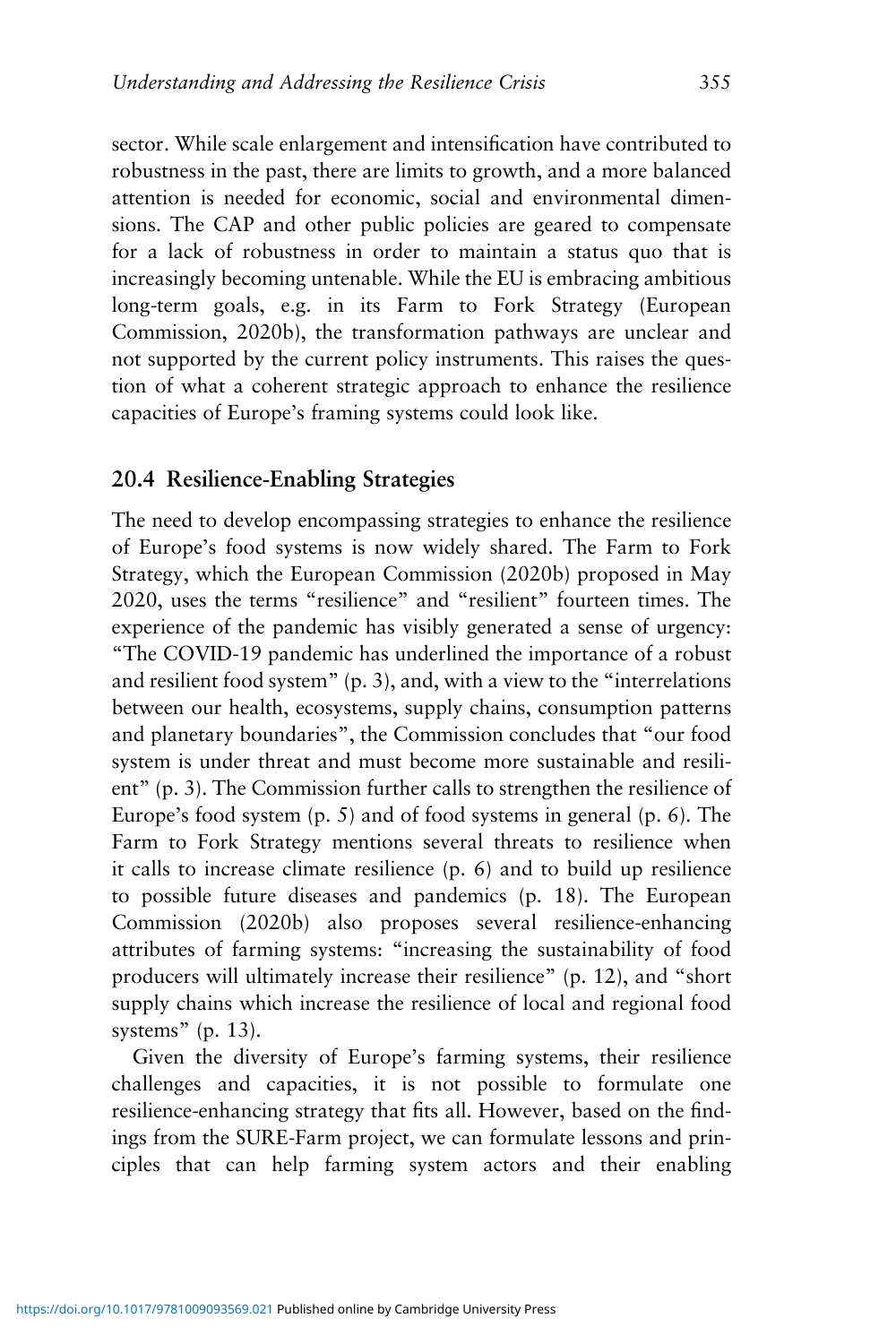environment to develop strategies that enhance the necessary resilience capacities.

The resilience strategies articulated by stakeholders during the workshops often focused on reduced costs. This, however, is unlikely to enhance adaptability or transformability. Only when asked how their systems could move to an alternative constellation, stakeholders suggested a broader range of strategies that can be divided into four groups (Chapter 17):

- Economic viability: enhancing the profitability of the farming system and providing financial support;
- Social connectedness: better cooperation among the actors within the farming system, improving social self-organization, improving consumer-producer relationships, improving connectedness with actors outside the farming system, such as the Agricultural Knowledge and Innovation Systems (AKIS) and policymakers;
- Ecological connectedness: enhancing coupling with the local and natural capital, promoting circularity or crop–livestock integration, enhancing functional diversity;
- Supportive policies: diverse policies and simplification or relaxation of regulations, more support for public goods.

The overall consideration is that actors within and outside the farming systems need to collaborate to enable a transformation towards novel business models that address the long-term challenges of farming systems (Reidsma, Paas, et al., 2020). To address the range of resilience challenges, it is important to develop strategies that link up across the four domains of agricultural production, risk management, farm demographics and governance.

First, there is a need for a *joined-up vision on agricultural production and food systems in Europe*. On the bright side, food production was consistently seen as the most important and best-performing function of Europe's farming systems. But the emerging bioeconomy with its demand for biomass might demand changes to production programmes. The protein gap for animal feedstuffs persistently drives imports and leakage of environmental problems to other parts of the world. Under competitive pressure, many farming systems reduce resilience attributes such as diversity and modularity in the interest of specialization and economies of scale. Adaptation to climate change was a major concern in all case studies. And the relatively poor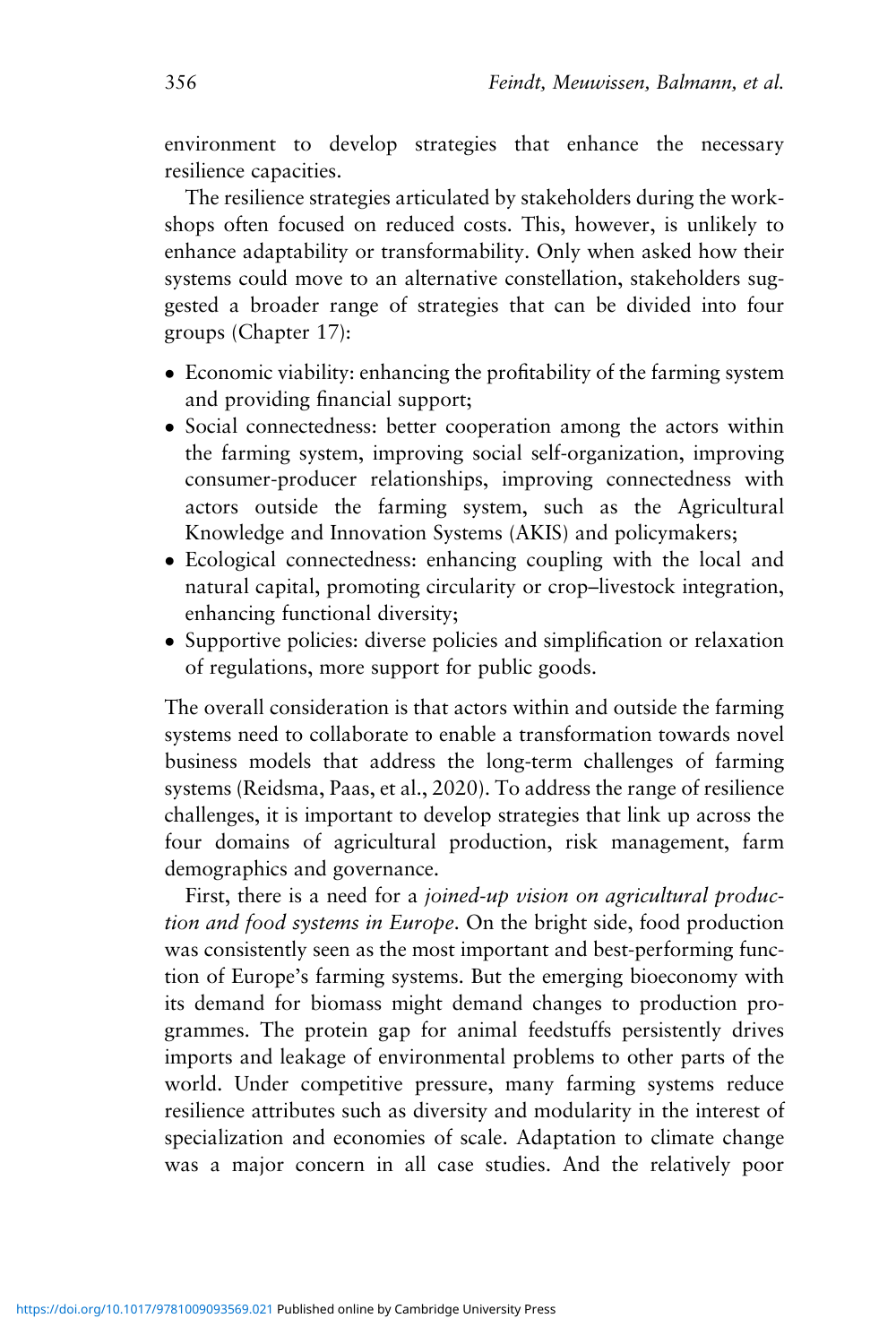performance of public-goods-related functions requires more environmentally friendly forms of production. In order to meet the Sustainable Development Goals (and the objectives of the Farm to Fork Strategy), especially in north-western European countries, reductions in pesticide use, nitrogen surplus, greenhouse gas emission and share of protein supply of animal origin, along with an increase in nitrogen use efficiency, are needed (Gil et al., 2019). Furthermore, the EU's Biodiversity Strategy (European Commission, 2020a) calls for a reduction of farmed land, while the Farm to Fork Strategy's objectives of reduced use of pesticides and fertilizers along with 25 per cent organically farmed land imply lower productivity on the affected areas (although it can be argued that considering the overuse of inputs in many places, farm productivity can remain at similar levels when inputs are used more efficiently). Any shortfall must be made up of a combination of more intensive production on the remaining land, reduced food loss and waste, imports and reduced or less land-consuming consumption patterns (i.e., less meat consumption). A further yield increase has little leeway in Europe, especially in the north-western countries where yields have already reached 70 per cent or more of their potential (Schils et al., 2018; Silva et al., 2017). There is hence a need for an integrated assessment of food and non-food needs and priorities and a vision of what Europe wants to produce on its agricultural land and how.

This should include a *vision of resilience-enhancing agricultural landscapes* (i.e. rural landscapes shaped by agriculture) and how they can be maintained, restored or created. This should be guided by the functions of the farming system and landscape and resilienceenhancing attributes, such as diversity, modularity and system reserves. Such an approach would in particular recognize the functions of landscape elements and ecological services for agricultural production, in addition to social connectedness. Discussions should be guided by an analysis of critical thresholds. The compatibility of the overall European and the regional visions need to be ensured through a bidirectional, iterative process, enhancing reflexivity of visions across scales (Feindt & Weiland, 2018). In order to improve sustainability and resilience of farming systems, agricultural production needs to be better coupled with local and natural capital, which includes improving soil quality and circularity, reducing inputs, using varieties that are adapted to local climatic conditions, and local branding. Further potential for strengthening ecological processes lies in increasing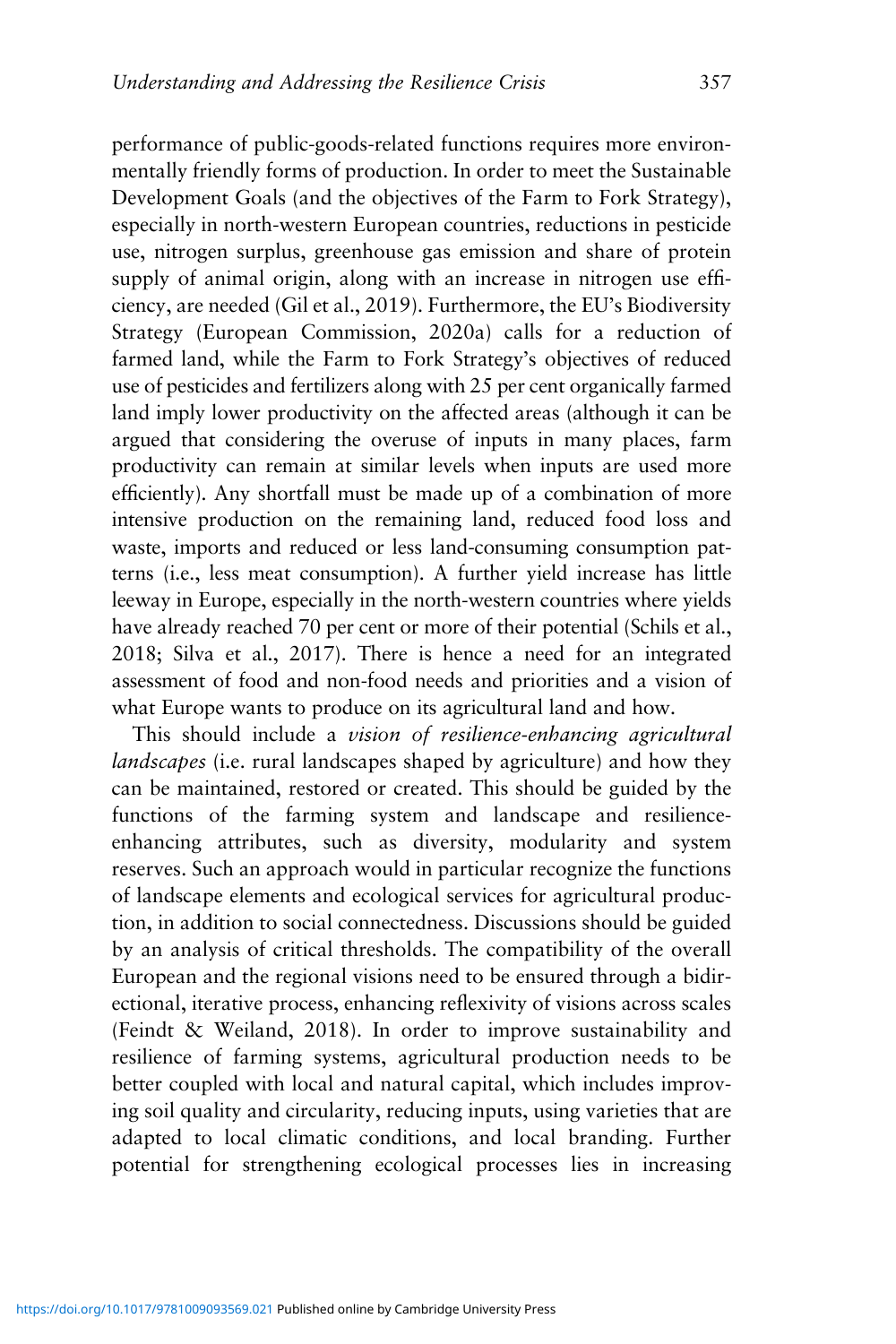functional diversity and creating ecologically self-regulated systems (Chapters 5 and 17).

A more integrated, resilience-oriented approach to agricultural production and resource management entails the need for *a skills-oriented vision of farm demographics*. Currently, farm demographics in Europe are characterized by mutually reinforcing structural restrictions. Intergenerational transfer of the farm within the family remains the main route of succession. The family farm model helps to overcome entry barriers like access to land and capital and also enables the mobilization of additional resources like (unpaid) family labour and private savings. The analyses in the SURE-Farm project also emphasize the importance of personal relations and networks for access to land, capital, business opportunities and knowledge. Such barriers would constitute less of a restriction for the development of farming systems if there was an ample pool of interested people. However, many rural areas are perceived as not very attractive and provide fewer opportunities for social life, education and public services. The lack of successors and skilled labour as well as the barriers for new entrants are likely to reduce the adaptability and transformability of farming systems since they constrain the influx of new ideas and fresh thinking. Since innovativeness and entrepreneurship are scarce skills, agricultural systems have to compete with other sectors.

Hence, from the perspective of the resilience of farming systems, the issue is less whether farms find a successor within their family rather than the *encouragement of successors and skilled people who embrace an integrated vision of farming that includes the sustainable provision of both public and private goods*. Chapter 3 elaborates a range of strategic measures to address these demographic issues. They range from enhanced attractiveness of rural areas to territory-based instruments, skills training that is consistently oriented towards strengthening sustainable agricultural practices, the opening up of networks, improved conditions for start-ups and new entrants to facilitate new business models, joined-up risk management along all stages of generational renewal, support with mental health issues and reinforcing the positive effects of cooperation, peer exchange and learning cycles.

An alternative strategy would be to substitute scarce labour with technology, such as ICT and robots, and to bring in new concepts and ideas through training and education, advisory services, service providers and knowledge included in "smart farming" products. But this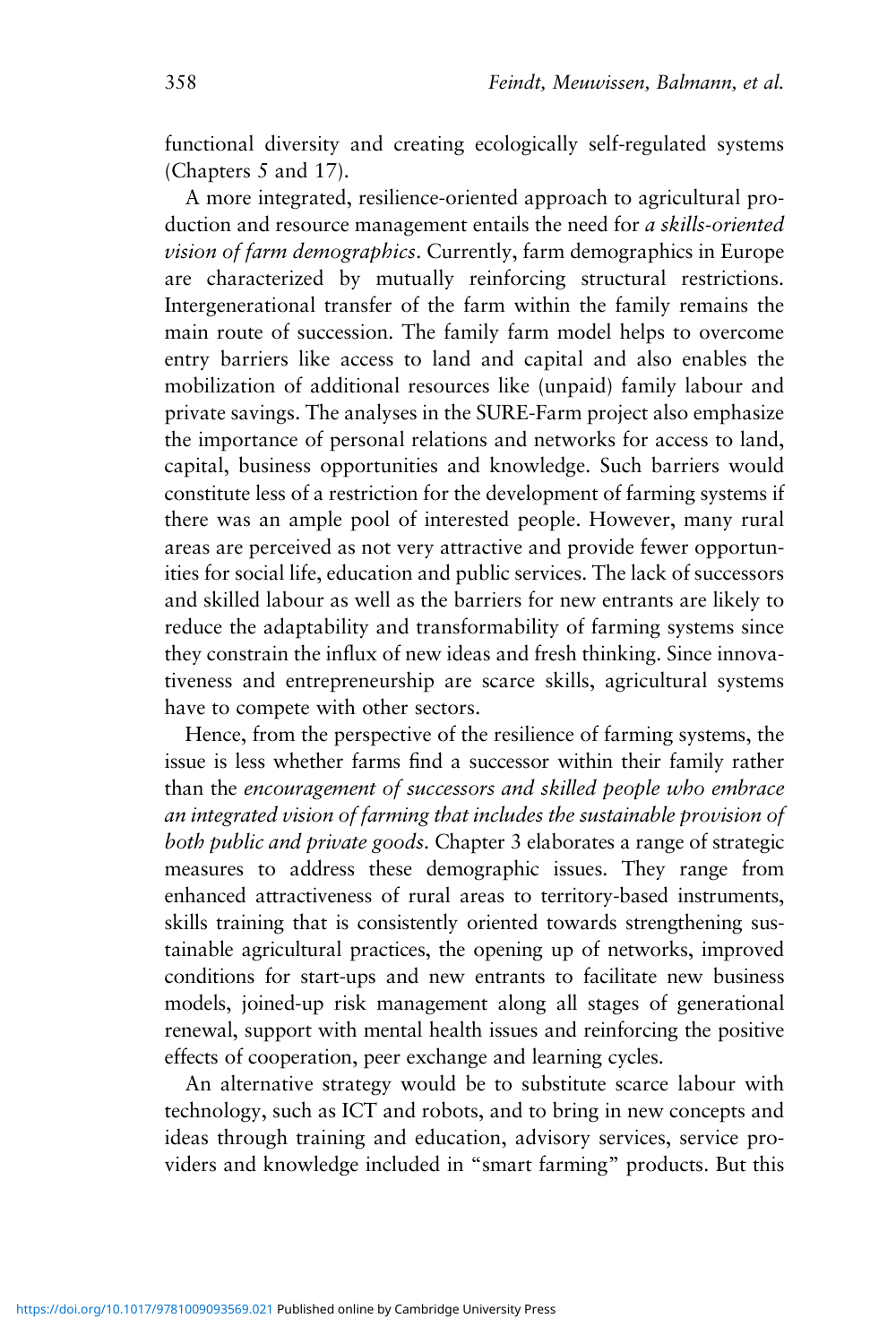raises important questions about the availability of capital to acquire technology and knowledge-based services, the speed of development of such new technologies, and their compatibility with incumbent farmers, their skills, practices and business models.

Finally, the discussion of farm demographics leads to the broader question of whether the current mechanisms that determine which farms are discontinued are conducive to the resilience of farming systems. From an evolutionary perspective, the take-over of unsuccessful and dysfunctional farms by more successful competitors can enhance system performance. However, a systemic and guiding vision of how farm demographics can be linked to improved functionality and resilience of farming systems is lacking – apart from supporting measures like education, training and start-up grants.

Risk management in the case studies of European farming systems was found to be generally status quo oriented. To address the resilience challenges, *more synergies are needed between financial risk management and support for other desired functions of farming systems*. Again, there is no one-size-fits-all solution. The diversity of farming systems and the variegated risk landscapes require a *diversity of risk management strategies*. Chapter 2 identified a number of strategy elements. These include a full mapping of risks facing each of Europe's agricultural systems and the available risk management tools to identify gaps and mismatches, the deployment of financial risk management (insurance schemes) to incentivize adaptation, the use of novel technologies to develop new risk management tools and innovative insurance mechanisms, and the encouragement of cooperation, learning and sharing of risks between all actors in the farming system, not least through differentiated strategies that address different needs (Vroege & Finger, 2020).

The strategies to improve agricultural practices, risk management and farm demographic require an enabling environment. The *principles to create a resilience-enabling environment for farming systems* presented in Chapter 18 provide some general guidance: emphasis on the development of anticipatory and responsive capacity; transfer of external resources to address shocks but not to compensate long-term stresses; adaptation or transformation to increase robustness to challenging long-term trends; fostering the capacity for response diversity; ambidexterity to respond to both current and future challenges; thorough analysis of the root causes of challenges.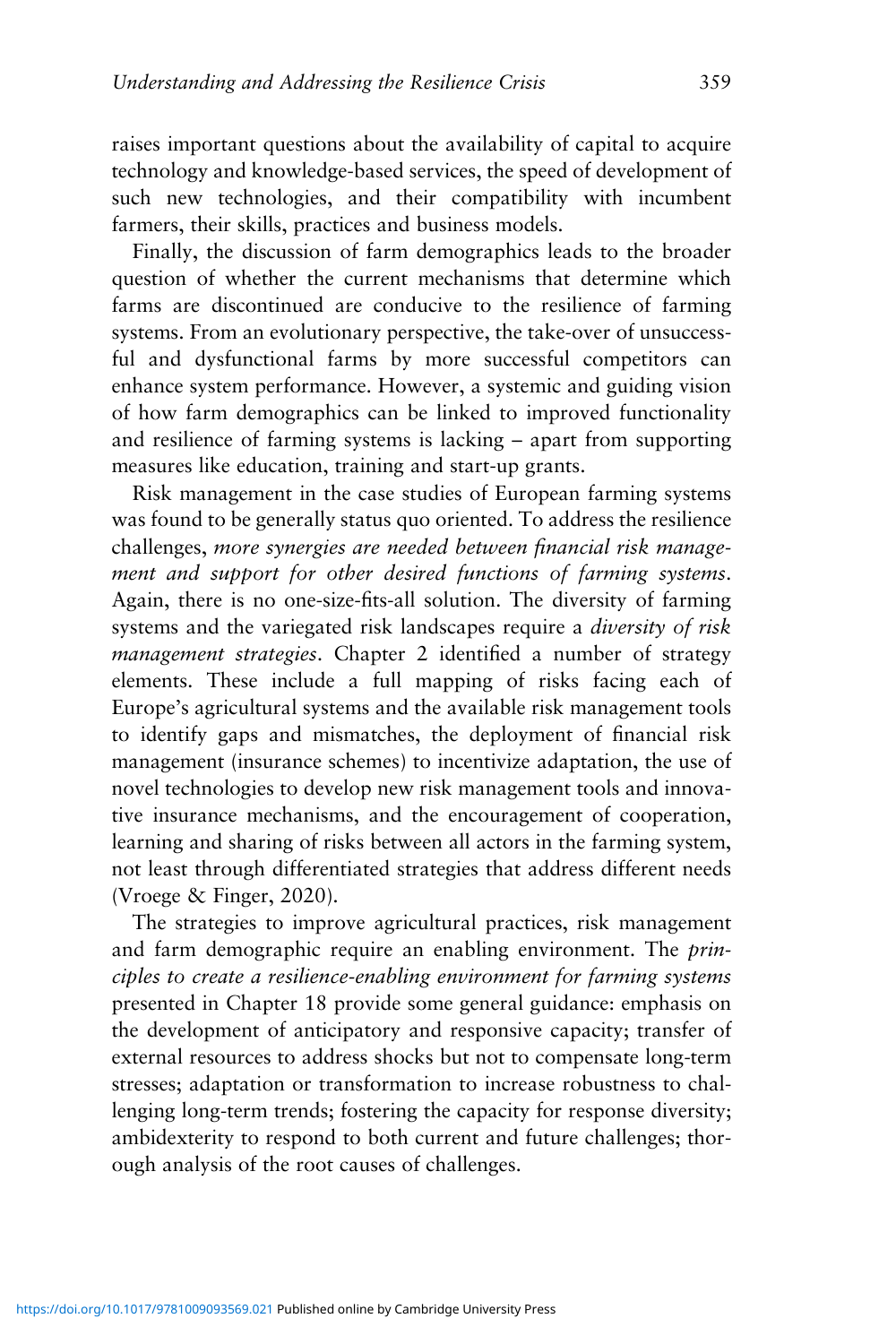The policy framework is the most important part of the enabling or constraining environment. The analyses in the SURE-Farm project found a clear *need for more tailored policy mixes that address the specific resilience needs of Europe's farming systems*. The CAP is the dominant policy for Europe's farming systems. It provides the overarching policy framework for most national and regional policy initiatives, equipped with a budget of more than 50 billion Euros per year, most of which is spent on income support through area-based direct payments. This is broadly understood to support the robustness of Europe's farming systems while support for adaptability is limited and transformability is rather constrained by the status quo orientation. However, strictly speaking, income support does not increase resilience, it rather compensates a lack of resilience. Hence, instead of stretching the resilience concept to justify policies that have been inherited from the past, it is necessary to *develop a proper resilience foundation and resilience orientation for the CAP*.

*A revised CAP could enhance all resilience capacities of Europe's farming systems* (Buitenhuis et al., 2020). To foster the *robustness* of Europe's farming systems, the CAP should enhance the ability and willingness of farming system actors to anticipate stresses and shocks and to develop their own coping and response strategies, and conduct foresight exercises linked into strategy development and outreach and engagement schemes. To enhance *adaptability*, the CAP should provide a coherent and sufficient remuneration of public goods; increase flexibility and variability through reducing red tape; provide more support for project-type funding, for AKIS that integrate production and provision of public goods, and for collaboration between agriculture and societal actors. To enhance *transformability*, the CAP should formulate a coordinated long-term vision; support deep learning; adopt reflexive modes of governing that influence people's assumptions about the future, their self-perceptions and identities; develop EIP-Agri and LEADER into cross-sectoral support for rural cooperation; and embrace cross-sectoral approaches in rural development programs.

Overall, the CAP needs a long-term vision for resilient and sustainable farming systems. The Farm to Fork Strategy is one important step into this direction.<sup>1</sup> The immediate SURE-Farm recommendations for

<sup>1</sup> The European Commission (2020b) clearly has doubts whether the historically grown CAP provides a resilience-enabling environment when it calls for an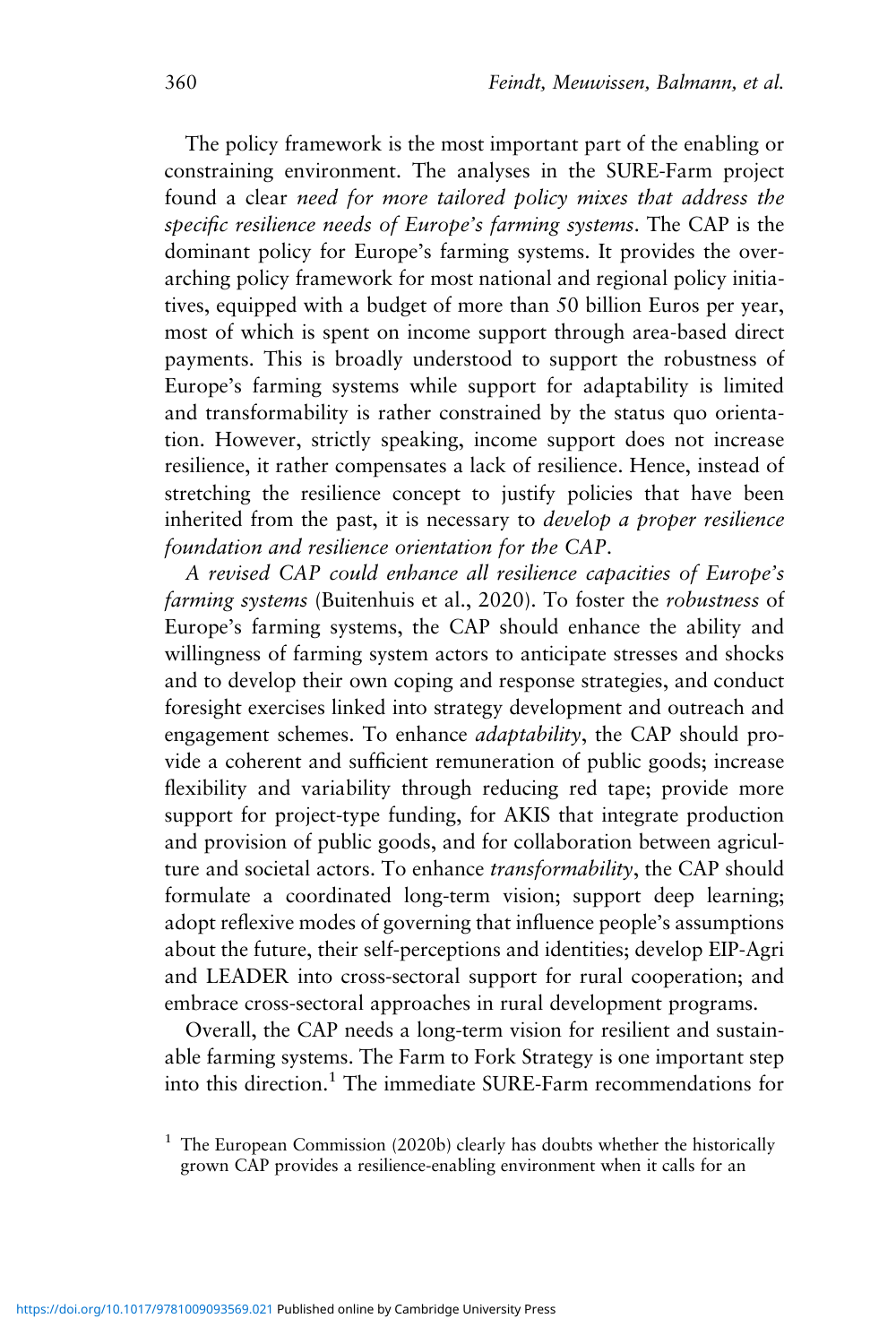the CAP were to *reduce direct payments* with a view to phasing them out by 2028 and to divert the budget into those CAP measures that specifically address resilience needs. The *eco-schemes* should be used to foster public goods (e.g. biodiversity, attractive landscapes) and adaptation to environmental and climate change. The member states' *national strategic plans* should primarily support adaptability to meet the ambitions of the Green Deal, the Farm to Fork Strategy and the Biodiversity Strategy. Member states should provide ample support for cooperation and cross-sectoral networking in rural development programmes and enable producer organizations to coordinate adaptation to shifting markets and changing environments. The AKIS should be strengthened through more project-type funding and more funding for advisory services to integrate advice for production and provision of public goods. The RDPs should enable transformative innovation, reflexivity and deep learning through more support for LEADER projects and European Innovations Partnerships (EIP-Agri).

The importance of cooperation, exchange and learning emphasized above is also essential to make a resilience-oriented policy approach effective. The case studies consistently found that active engagement in social learning processes was important to empower farming system actors to understand policies and make effective use of funding and support opportunities (Chapter 4). Resilience-enhancing policies require a dedicated support infrastructure, whereas direct payments can be administered through clerks and inspectors.

Several of the case studies found an important role of more hybrid governance arrangements that combine private and public elements. Vertical coordination along value chains or horizontal coordination by producer organizations was often instrumental in coordinating adaptation or even transformation of farming systems (e.g. Chapters 11 and 12). This resonates with the literature on hybrid food governance which has found numerous constellations where actors from the

evaluation "to establish the contribution of income support to improving the resilience and sustainability of farming" (p. 10, fn 24). It points to several elements of a resilience-enabling environment: a contingency plan in times of crisis (p. 12), prevention of fraud which "undermines the resilience of food markets" (p.15), investment support to improve the resilience and accelerate the green and digital transformation of farms (p. 17), cooperation to improve nutrition and to alleviate food insecurity by strengthening resilience of food systems and reducing food waste (p. 18), and "international cooperation to enhance resilience and risk preparednesss" (p. 18).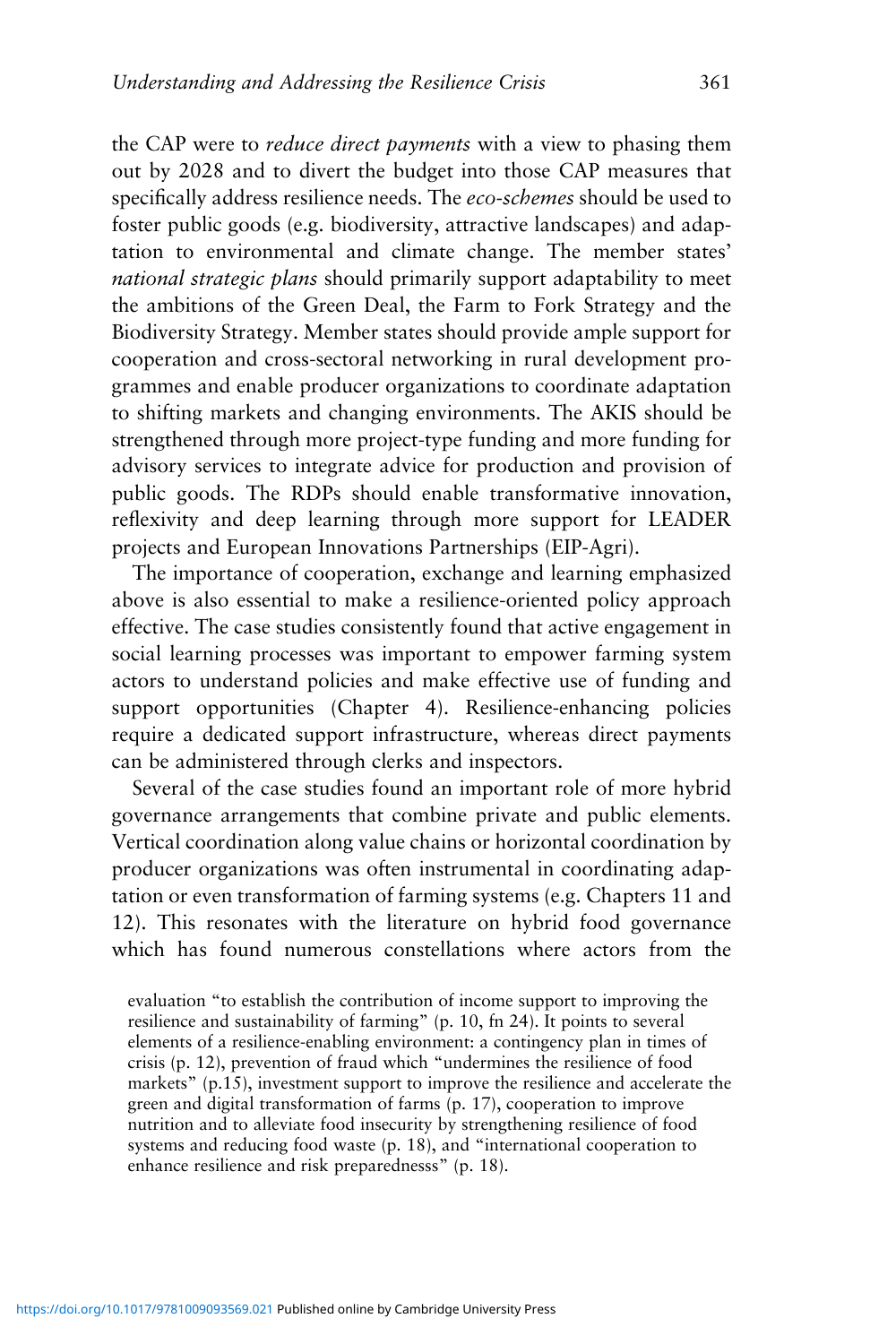public, private and civil society sector collaborate to enable fairer or more sustainable value chains (Verbruggen & Havinga, 2017). These arrangements are often dominated by food processors or retailers, which raises questions about market power. It is also clear that these meso-level assemblages are not the original drivers of sustainability and resilience, but enable coordinated responses to changing framework conditions and challenging macro-trends that require sustainability-oriented and resilience-enhancing strategies.

A little-discussed element of the enabling or constraining environment concerns the *role of markets, or the political unleashing or harnessing of market mechanisms*. Stakeholders in all case studies insisted that enhancing the robustness of farms and farming systems requires to improve their profitability. The liberalization of Europe's agricultural markets since the MacSharry reform of the CAP and the EU's Eastern enlargement since 2005 have increased competition for most farmers. The shift in the provision of income support from managed markets to area-based direct payments reduced state-induced market failure – the old system of market interventions had suppressed price signals as a feedback mechanism between supply and demand, which had led to overproduction and generated ever new needs for government intervention. However, since the managed markets have been widely abandoned, other market failures have become more pertinent. Many externalities of farming have not been internalized in the price for marketable goods, e.g. greenhouse gas emissions, landscape amenities or habitat quality from structural elements in the agricultural landscape. Internalising these externalities would increase costs and further reduce competitiveness in open markets, unless border adjustments are put in place.

From the perspective of many farming system actors, the tension between price pressure on internationally competitive markets and increasing demands to cater for public goods has not been solved. On open markets, the use of less productive farming methods reduces international competitiveness and justifies – or even requires – compensation. Yet the instruments used to remunerate public goods are rather bureaucratic and inflexible and do not stimulate learning, flexible solutions or entrepreneurship. In the long run it would also be very expensive for Europe's tax payers to recompense the provision and maintenance of all public good components associated with Europe's farming systems. Hence, a resilience-enabling environment needs other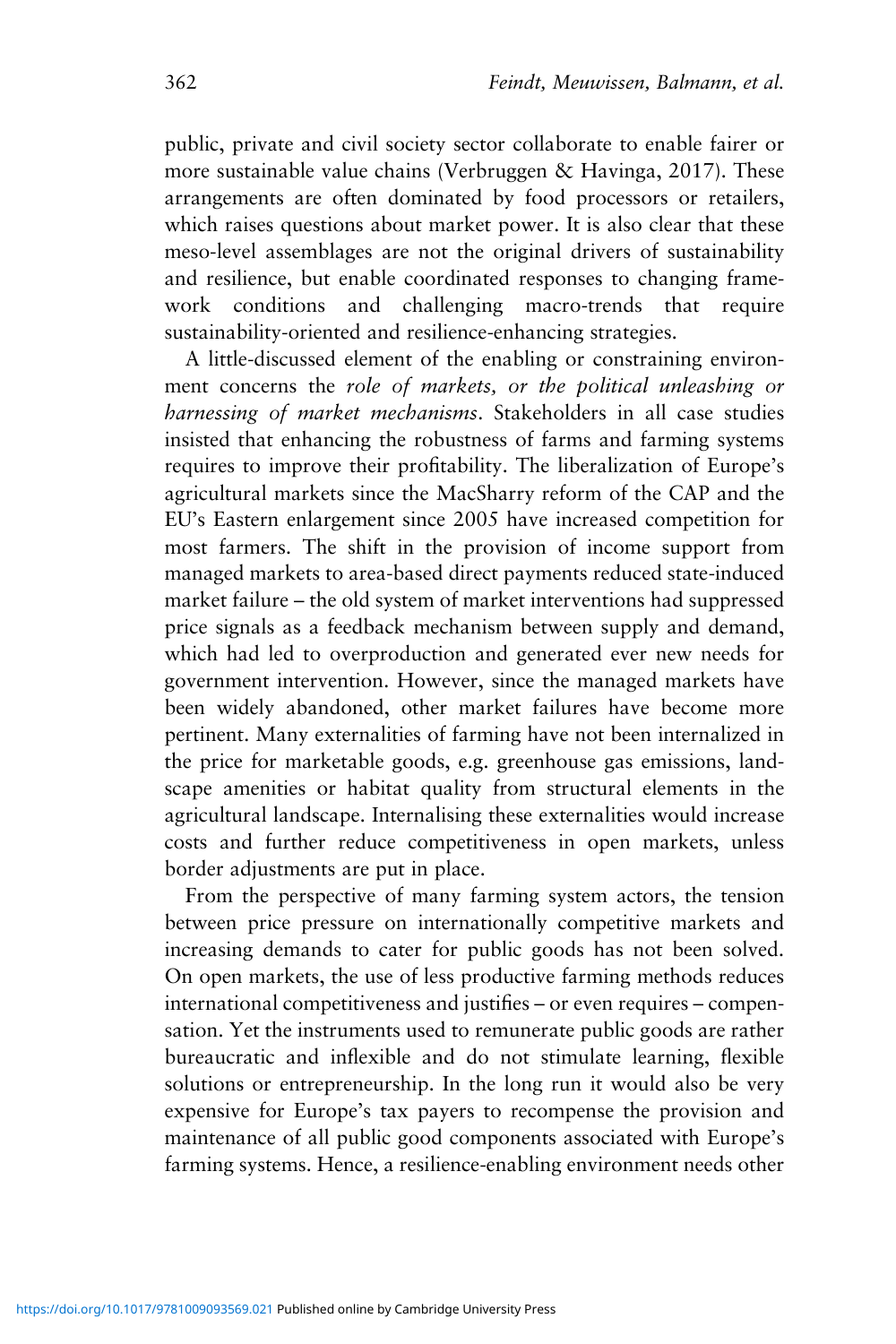market configurations, such as the inclusion of higher sustainability standards in transnational public or private regulations, border adjustment mechanisms, or the development of new markets that enable the internalization of externalities, such as carbon emission certificates. A comprehensive and long-term resilience strategy for Europe's farming systems needs to engage with these broader questions of the political economy of farming.

## **20.5 Reflections and Outlook**

While the SURE-Farm framework and analyses have generated substantial results, a number of limitations need to be acknowledged.

First of all, the *scope of the SURE-Farm concept* is limited to farming systems. While the shift of attention from the farm level to the farming system level has already been challenging, an even broader approach is needed. The EU Farm to Fork Strategy emphasizes the resilience of entire food systems, and calls have been made for a more encompassing integrative food system approach. The exclusive focus on farming systems tends to reproduce the productivist, produceroriented outlook of farm policy in general and the CAP in particular (Daugbjerg & Feindt, 2017), unless it is understood to include the resilience of the entire value chain, including specific vulnerabilities of different consumer groups. There is hence a need to put farming system resilience into the wider context of food system resilience and sustainability. For the successful transformation of food systems in order to meet climate change targets, Europe will need farming systems that are both sustainable and resilient. Without resilience it will be difficult for farming systems to be sustainable. But Europe also needs farming systems that enhance the resilience of Europe's public health. This implies, e.g., that the functions of farming systems should include their contribution to healthy dietary patterns or food-related illnesses, or that the use of antibiotics in animal breeding does not create lifethreatening vulnerabilities in the health system.

Second, the framework could strengthen the *critical assessment of the functions provided by farming systems*. Currently, the SURE-Farm framework contains eight generic functions – production of food, production of other bio-based resources, economic viability, quality of life, maintenance of natural resources, protection of biodiversity and habitats, attractiveness of the area as well as animal health and welfare.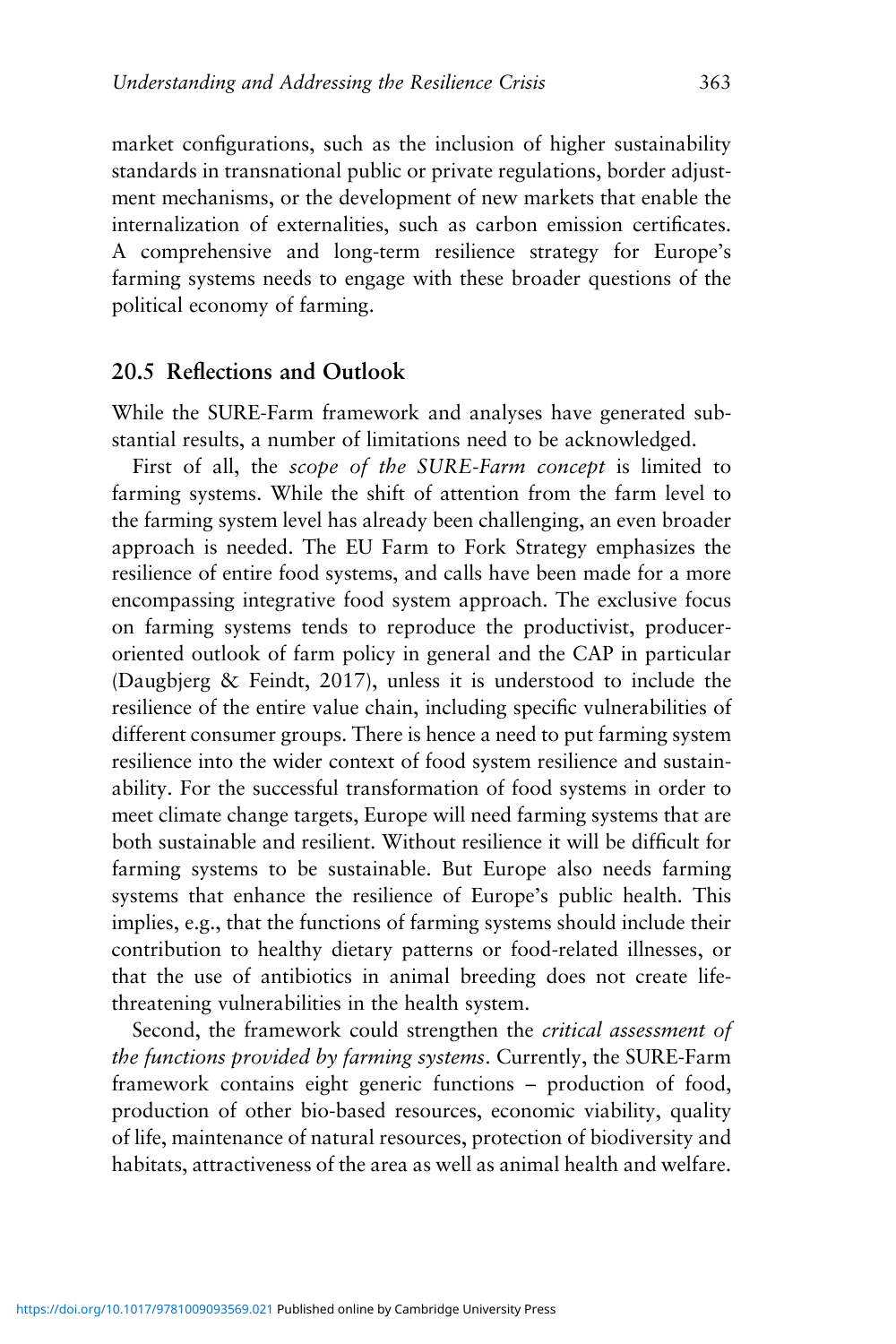The perceived importance and level of performance of each function was assessed, complemented by a quantitative assessment for some ecosystem services indicators. This allows to identify unbalanced or low levels of performance of the system. However, one might also ask whether each function is addressed in the most desirable way – this would require a reflection on, e.g., the type of food and other resources produced, the distribution of economic gains, the underlying ideas about quality of life, the instrumental or intrinsic valuation of natural resources, biodiversity and habitats, productivist or post-productivist perceptions of landscape attractiveness, and differing concepts of animal health and animal welfare (Feindt & Weiland, 2018; Marsden, 2013). The social standards of valuation for each function are historically contingent and in pluralist societies they are usually contested. Hence, even if the eight categories provide a complete taxonomy of farming system functions, different distributions of importance given to them, or different ideas about the best manifestation of each of them, can lead to very different concepts of a good and desirable farming system. It is likely that future policies and governance arrangements will put more emphasis on public goods, animal welfare and climate friendliness. Since the resilience analysis starts with the challenges and since low performance of functions is one type of challenge, new understandings of each function or shifting weights between them likely affect the overall assessment. Including alternative manifestations of functions into the resilience framework would require a counter-factual analysis. To a certain degree, this was implied in the FoPIA-SURE-Farm 2 workshops (Chapter 5, 17 and 19) when participating stakeholders were asked to think about alternative systems. These exercises revealed a high degree of path dependence. The articulated imagination of stakeholders was strongly shaped by their understanding of the current system, and participating stakeholders came mostly from the current system. It would therefore be necessary to involve a broader range of perspectives, e.g. by inviting "critical friends". Another option would be to stimulate thinking out of the box, e.g. by confronting stakeholders with alternative scenarios. Yet, the experience in workshops was that stakeholders from the farming systems found it difficult to engage with scenarios that they felt were remote from their lifeworld experience, or to imagine alternative farming systems that would focus on different products.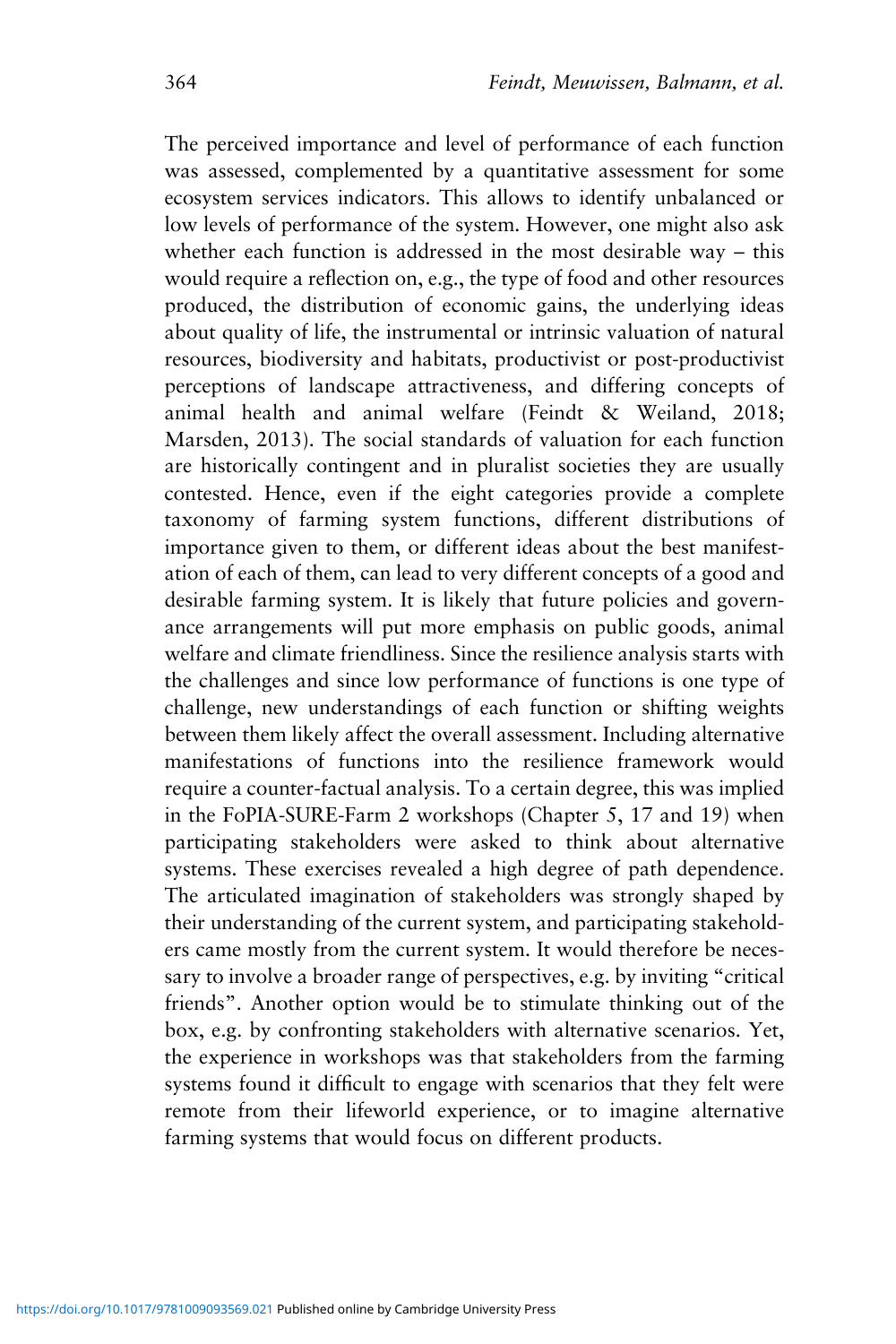Third, the SURE-Farm project did not develop a definitive set of a small number of *indicators to measure the resilience of farming systems*. One reason is that the SURE-Farm framework comprises a large number of incommensurable entities. Furthermore, the relationship between the resilience attributes and resilience capacities appears to be context-dependent. Nevertheless, it is conceivable to create a resilience scale from the various scales that have been deployed during the project, e.g. the Resilience Assessment Tool for policies (Termeer et al., 2018), the performance indicators for farming system functions (Chapter 17) or the assessment of resilience attributes (Paas, Coopmans, et al., 2021; Reidsma, Paas, et al., 2020). An important aspect is to measure resilience attributes – but these are difficult to operationalize, and determining a "good" level of, e.g., diversity or tightness of feedback is an intricate task. The operationalization into twenty-two more specific attributes (of which thirteen were assessed in stakeholder workshops) including explanatory statements, which could be assessed with a participatory approach, was one step towards such a measurement, but remains qualitative (Paas et al., 2019). An alternative approach is to measure system outputs, outcomes and the performance of system functions using representative indicators – the identification of problematic trends can serve as an early warning system for system decline (Chapter 17; Paas, Accatino, et al., 2021). Quantitative models can be used to assess specific indicators, but quantification is generally limited to a few specific indicators (Herrera, 2017).

Fourth, the *concept of the adaptive cycle*, an influential concept in resilience thinking (Gunderson & Holling, 2002), has been used as a heuristic to sensitize researchers to the processes of decomposition of a system and reorganization of its resources (Reidsma et al., 2019). However, attempts to determine at which stage of the adaptive cycle farming systems are found have met with difficulty (see case study Chapters 6–16). For example, should risk management be assessed as growing or reorganizing? Many farming systems seem to be in the conservation phase, but does that imply that collapse and reorganization are the next phases, or can deliberate transformation be achieved by smaller, shorter and more manageable cycles in the conservation phase? It also turned out that the concept was difficult to apply to a system marked by fragmented (polycentric) agency and resources.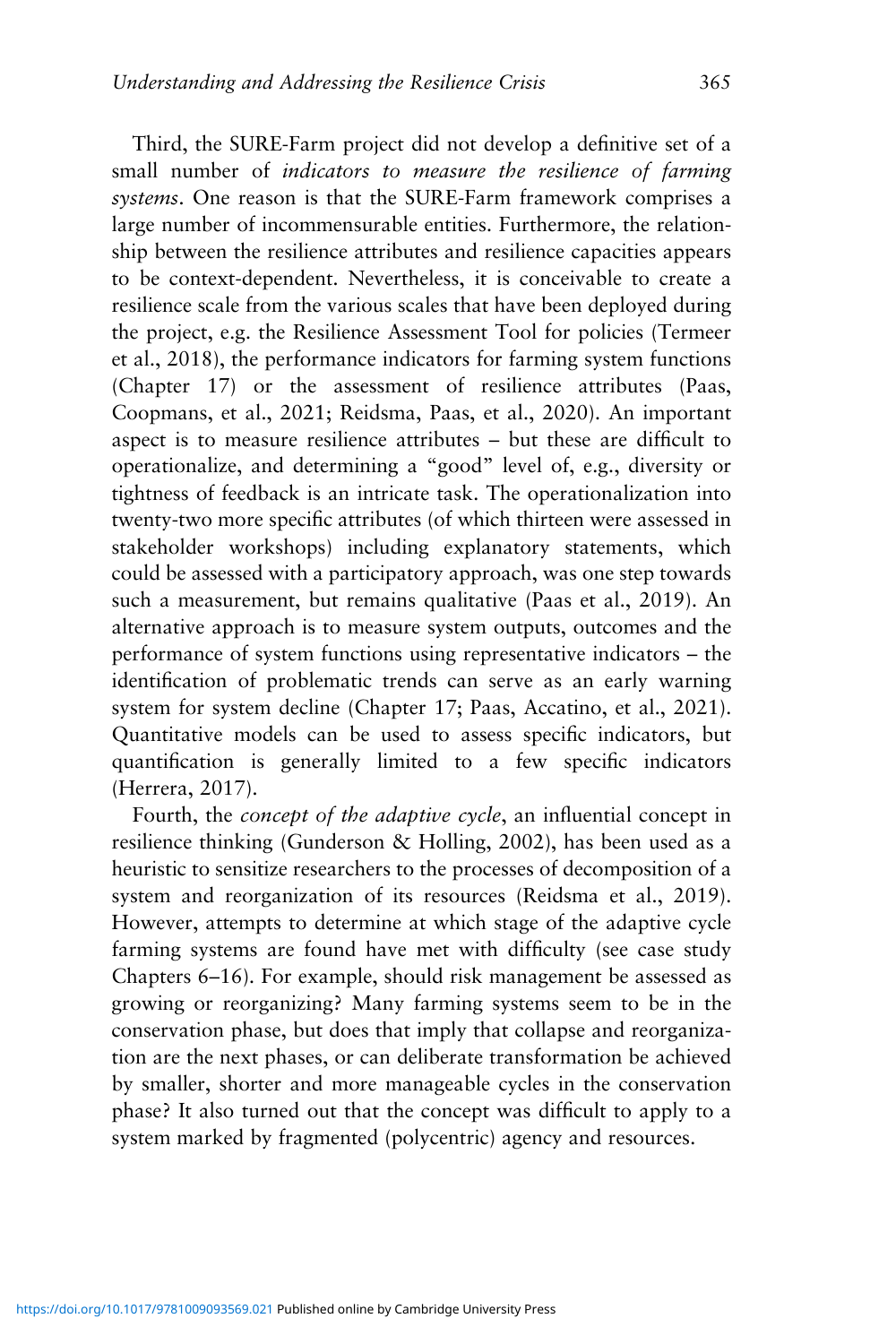Fifth, *the resilience concept requires further methodological integration*. The SURE-Farm project deployed a range of qualitative (mostly participatory assessments) and quantitative methods (mostly based on data and models). These were united through an Integrated Assessment (IA) toolbox that consisted of the Framework of Participatory Impact Assessment for Sustainable and Resilient Farming Systems (FoPIA-SURE-Farm), an ecosystem services assessment and the AgriPoliS model, and a system dynamics approach using causal loop diagrams (see the overview in Chapter 1). Integrating the results from the different methods proved all but easy. Most of the academic outputs so far built on just one method. While a mixed-methods approach is beneficial or even necessary for understanding such a multi-faceted concept as resilience, its empirical application remains challenging. Chapter 17 provides an overview, but neglects most results from quantitative models, as these focused on one or a few challenges, indicators and/ or case studies, because of the complexity to quantitatively analyse a farming system. A particular barrier is the integration of multiple methods within one academic journal paper. Here, the dominant publication culture constitutes a significant restraint. Proper mixedmethods approaches require more extensive formats to sufficiently explain and make each method transparent.

Sixth, there is a need to *reflect and address more systematically how actors understand resilience*. As explained by Giddens's concept of a "triple hermeneutics", resilience is an academic concept that has been taken up by societal groups and actors, in the process acquiring new meaning-in-practice, which in turn needs to be reconstructed by academic researchers (Giddens, 1984). The resilience concept will always be interpreted and used in the context of dominant discourses and actors likely pick up elements of the resilience concept that resonate with their worldviews. The different resilience capacities emphasize either the need to defend or to change the status quo, thereby reverberating with different values. It is then to be expected that actors selectively adopt or mix elements of the resilience concept. Even more, its different aspects make the resilience concept politically ambiguous, and this ambiguity can be rhetorically exploited to create a consensus frame (Candel et al., 2014) that conceals significant disagreements.

Seventh, there is a *need to develop more thorough foundations of resilience governance, at least with regard to farming systems*. The strategies identified to enhance the resilience capacities of farming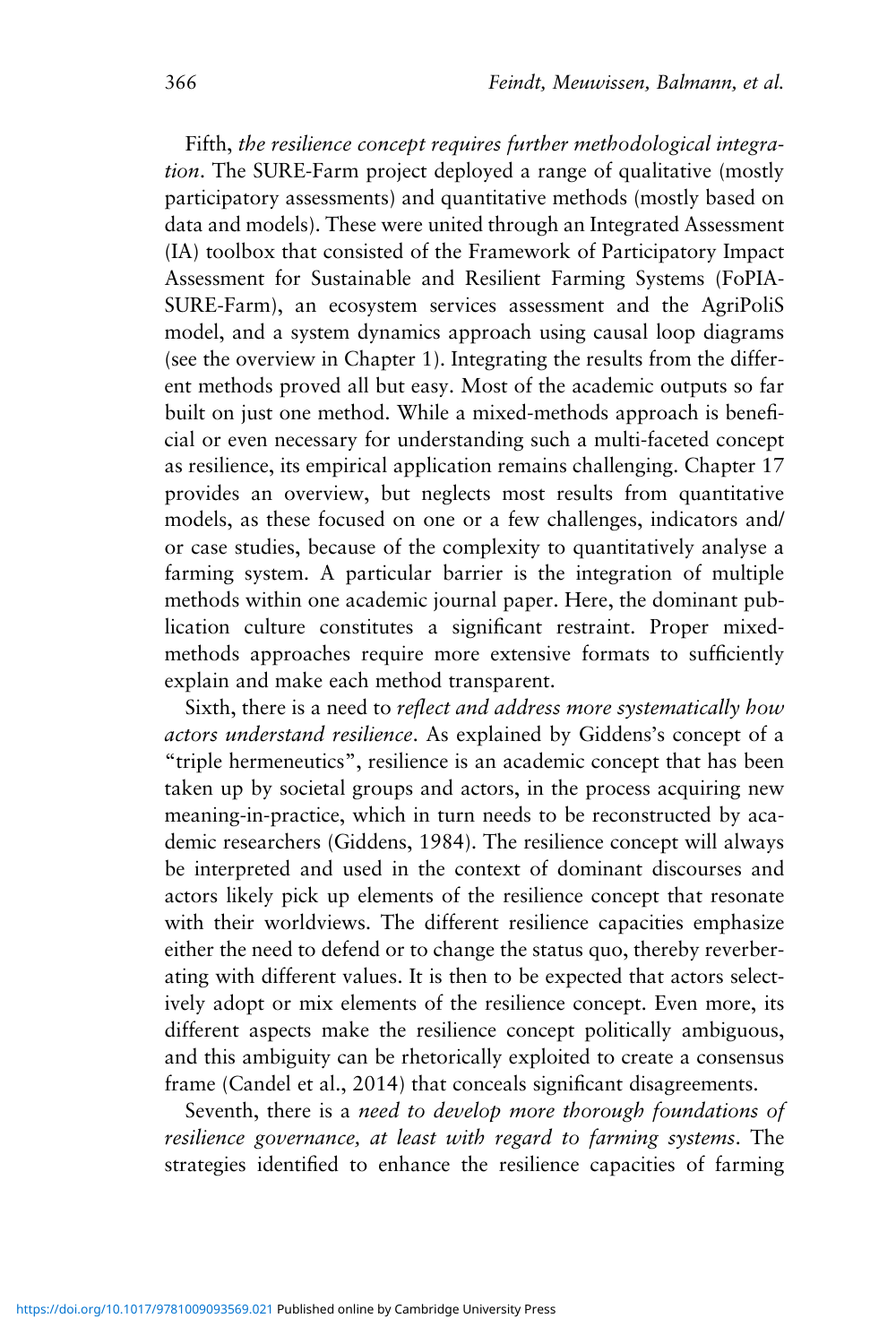systems require strong coordination of a broad range of actors with different interests, ideas and identities. This raises the question about the necessary coordination capacities. If the resilience of a farming system is a collective good, collective action (Ostrom, 1990) of the system members is required to retain it. If resilience is an emerging property of a farming system that results from the interactions of its elements, an enabling environment is needed to "supervise" the system's direction of development and create suitable context conditions, more akin to reflexive governance approaches (Feindt & Weiland, 2018). If the resilience challenges and needs differ across Europe's farming systems, what is the appropriate level of policy interventions to create an enabling environment? How do resilience strategies relate to established principles of good governance, such as the subsidiarity or the polluter-pays principle? What are principles of a resilience-oriented policy design (Feindt et al., 2020)? The context dependency of the effects of public policies on resilience suggests that a shift in programming capacities in the CAP from the European to the national and regional level, as implied in the "New Delivery Model", is preferable. But this requires strong coordinative capacities at the regional level and in the farming systems. At the same time, stronger coordination is not always better. The Dutch and Flemish case studies, e.g., pointed to disadvantages if coordination within the farming system is too strong and farmers stop thinking for themselves. There is a fine line between coordination and paternalism. In contrast, the Spanish case demonstrated the benefits if a strongly coordinated sector successfully lobbies the government.

Despite these shortcomings, the SURE-Farm analyses clearly indicate that the resilience capacities of many of Europe's farming systems are likely not sufficient to address the accumulating resilience challenges and to maintain the provision of private and public goods at desirable levels, when new encompassing strategies are not developed and implemented. The stakeholder involvement found widespread concern about long-term vulnerabilities, while at the same time a significant number of actors are currently successful and happy with the dynamics, indicating a mismatch between individual and collective rationales as well as between short-term and long-term interests.

In the long run, the development of the resilience attributes will be essential – and here many trends are going into the opposite direction: economies of scale rather than diversity, consolidation rather than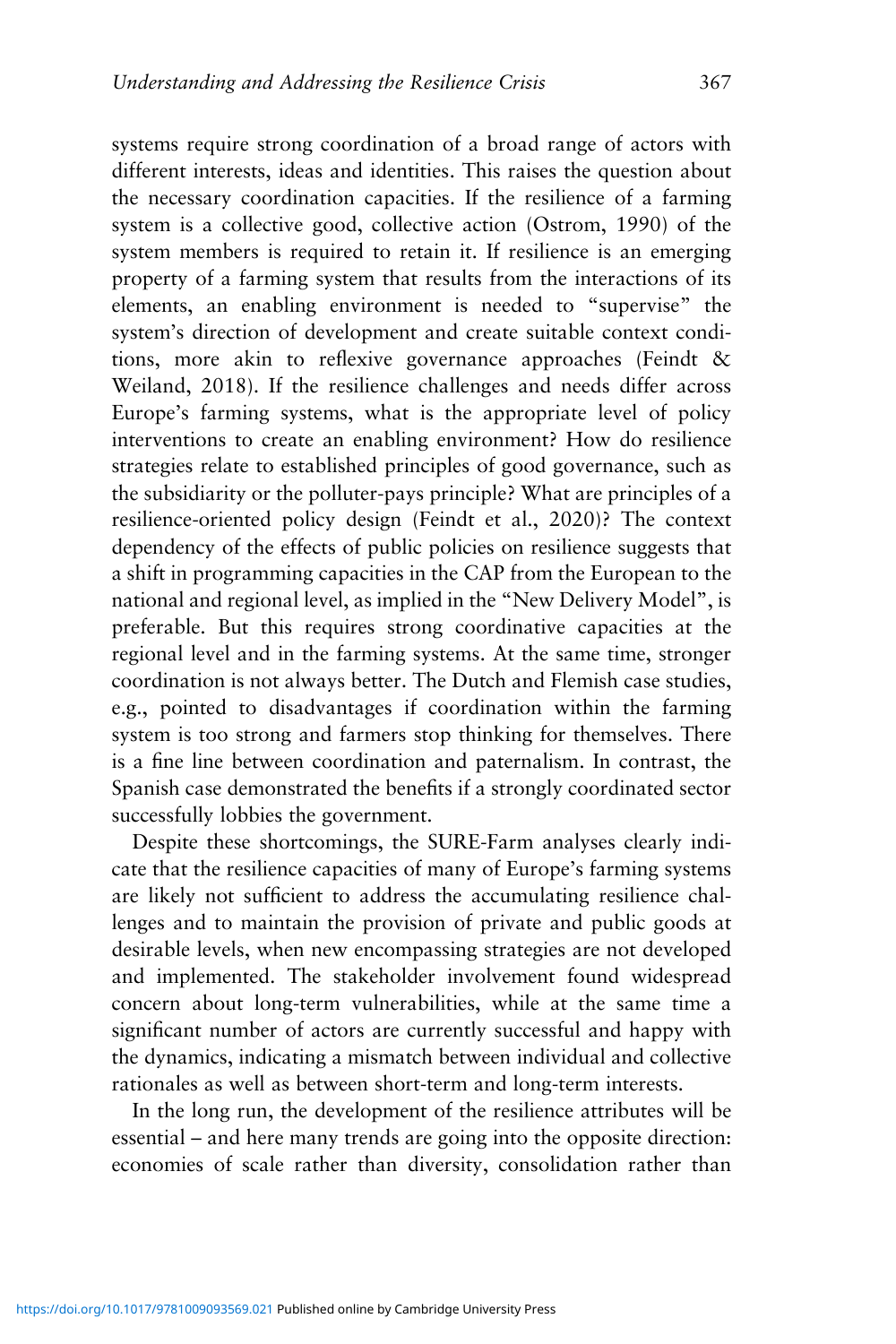modularity, separation of consumers and producers rather than tightness of feedbacks. Translating the academic findings into practical strategies would begin with a broad agreement on the need to reverse course, i.e. on the need for a transformation. The resilience assessment can help to identify problematic trends, even if the consequences of the long-term deterioration of environmental and social functions have not yet fully materialized. Here the SURE-Farm framework can be used to conduct a participatory assessment of the situation of a farming system and derive the resilience needs (Paas, Accatino, et al., 2021; Paas, Coopmans, et al., 2021). Hence, the framework can serve as heuristic and then be supported with relevant data.

Many farmers in the SURE-Farm case studies shared a sentiment that "the next generation must do it differently" and expected that they would do it differently. This perspective betrays at the same time a sense of crisis, a lack of self-efficacy and a delegated optimism. It also confirms that it is difficult to start the transition of farming systems, given the combined and mutually reinforcing lock-in mechanisms of vested interests, entrenched mental models, historically grown regulations, policy legacies and sunk investments.

Against this background, the weaknesses of the resilience approach need to be addressed – both for academic and for practical reasons. While the SURE-Farm project has been able to develop a systematic framework to assess the resilience of farming systems and generated a plethora of evidence from the case studies, many important questions remain. We suggest in particular *five avenues for future research*:

- 1. Resilience assessment: There is a need for systematic assessments of the vulnerabilities of farming systems and food systems more broadly. It would be worthwhile to develop a coherent methodology for conducting stress tests of farming systems that consider a broad range of accumulating stresses and shocks. This would include, inter alia, scenario development and a system to rank the severity and likeliness of a broad range of perturbations.
- 2. Resilience and sustainability: The relationship between resilience and sustainability of farming systems appears more problematic at the end of the SURE-Farm project. Unsustainable farming systems can be resilient as long as their lack of sustainability does not undermine their viability. Generally sustainable farming systems can lack resilience, such as the extensive grazing system in the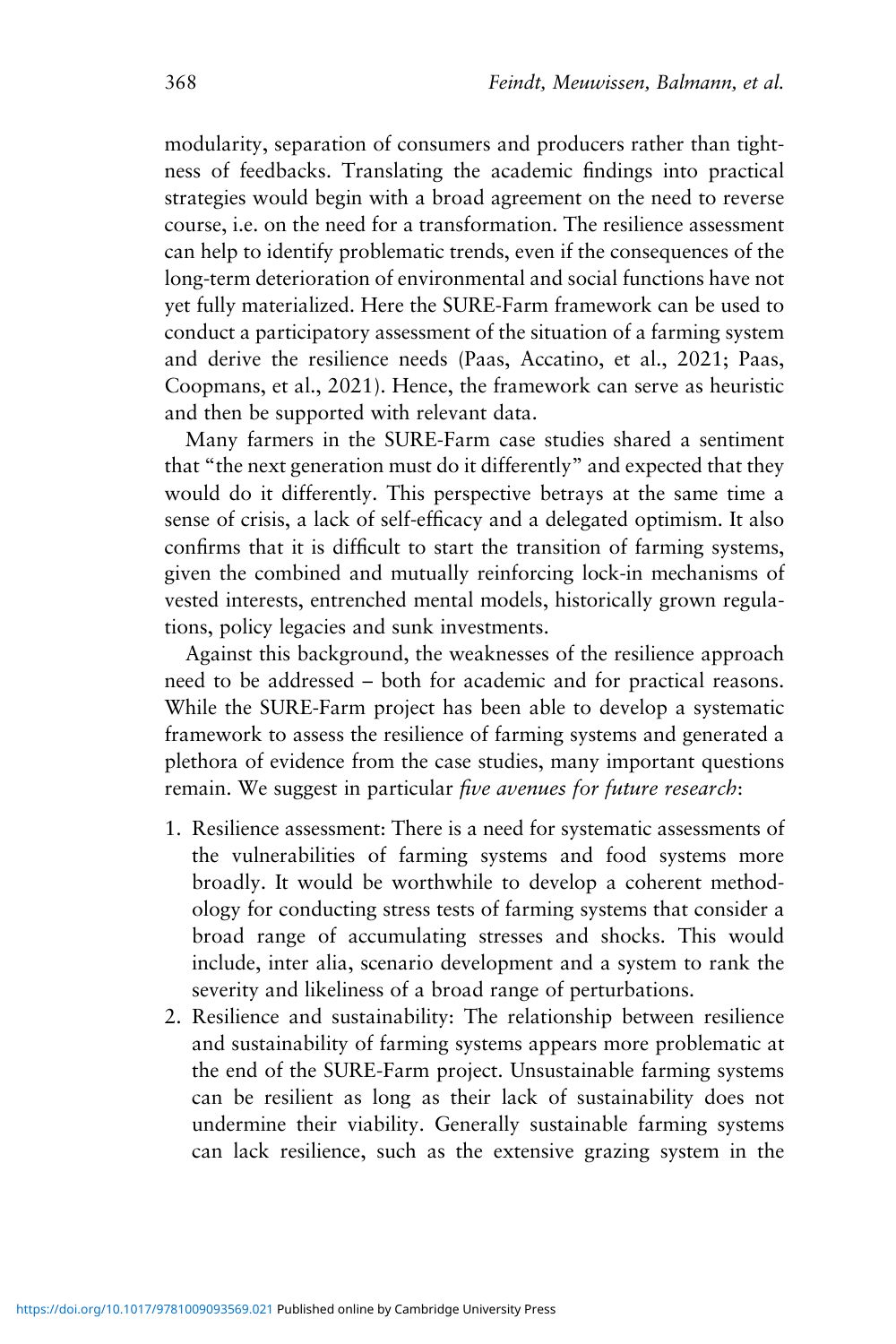Spanish case study. The finding that public goods were not in a good condition in many farming systems in the case studies while resilience strategies mostly focused on robustness and the provision of private goods suggests the possibility that short-term and medium-term resilience could be enhanced at the expense of longterm resilience and sustainability. Clearly, the relationship between resilience strategies and sustainability requires more attention.

- 3. Transformative capacities: While the case studies generated a good understanding of robustness and adaptability capacities of farming systems, transformative capacities are much less understood. Stakeholders were not convinced of the contribution of the main resilience attributes to transformability, with the exception of "infrastructure for innovation" (Reidsma, Paas, et al., 2020). Transformative capacities are difficult to assess, as deliberate transformations of farming systems rarely take place, and if they do, they generally take a long time and can often only be analysed in hindsight. The SURE-Farm framework considers changes in the materialization or weight of functions delivered by a farming system as one possible transformation. Yet, this was rarely observed in the case studies. Farming system actors and also the enabling environment were mostly oriented towards maintaining and preserving current functionality. Production methods were intensified and food production increased, but the main functions and representative indicators (e.g. starch potato production in the Dutch Veenkoloniën, see Chapter 12) did not change. This limited the willingness and ability to consider alternative constellations that would include modified and possibly enhanced functions. One avenue for further research would be historical studies of farming system transformations, in particular transformations that involved modifications of system functions (e.g., Termeer et al., 2019).
- 4. Resilience attributes: The five core resilience attributes diversity, openness, tightness of feedback, system reserves and modularity – deserve further analysis and possible revision. They are currently pitched at the level of structural characteristics. However, an analysis of the responses of the eleven farming systems in the SURE-Farm case studies to the Covid-19 crisis found that agility and leadership were essential for the resilience of the farming systems to the unexpected shock of the pandemic (Meuwissen et al., 2021). For participatory assessments, a list of twenty-two more specific attributes was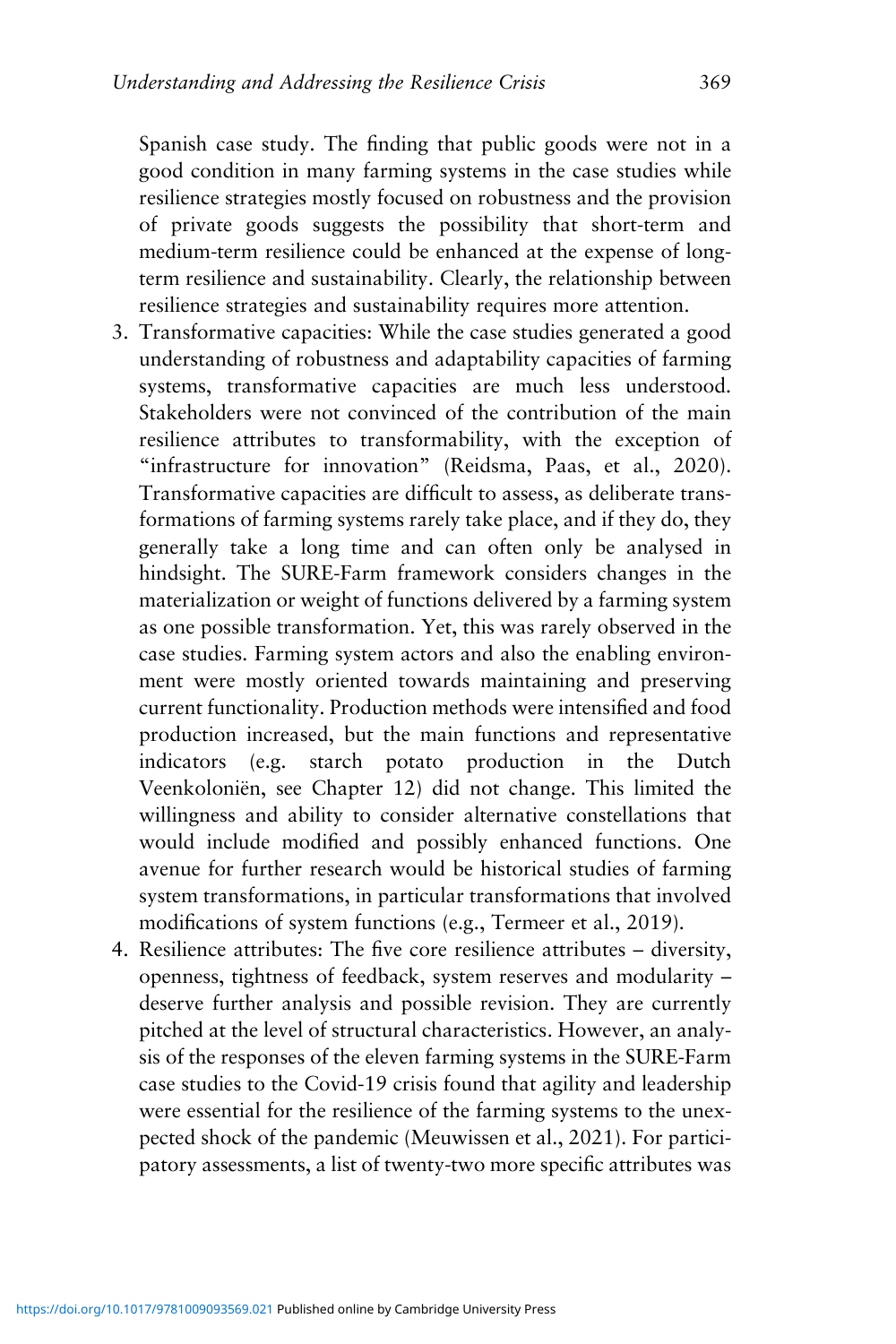developed based on Cabell and Oelofse (2012), and reduced to thirteen to facilitate discussion (Paas, Coopmans, et al., 2021; Reidsma, Meuwissen, et al., 2020). It was clear that sustainable and resilient systems require a strengthening of attributes in the economic, social, ecological and institutional domain (Figure 17.2), but a quantitative assessment of the necessary minimum levels is still lacking.

5. Resilience strategies: The case studies revealed that it is not well understood how transformative capacities of farming systems can be stimulated. It is clear that anticipation and foresight, visioning, learning, open attitudes, connectedness and societal support play a role. However, these elements still need to be integrated into a clear framework that can guide experiments and comparative case studies of farming systems. In particular, we need to understand better how resilience strategies can simultaneously enhance public and private goods.

#### **References**

- Biggs, R., Peterson, G. D., & Rocha, J. C. (2018). The Regime Shifts Database: A framework for analyzing regime shifts in social-ecological systems. *Ecology and Society*, *23*(3), Article 9. [https://doi.org/10.5751/](https://doi.org/10.5751/ES-10264-230309) [ES-10264-230309](https://doi.org/10.5751/ES-10264-230309)
- Buitenhuis, Y., Candel, J., Feindt, P. H., et al. (2020). Improving the resilience-enabling capacity of the common agricultural policy: Policy recommendations for more resilient EU farming systems. *EuroChoices*, *19*(2), 63–71. [https://doi.org/10.1111/1746-692X.12286](https://doi.org/https://doi.org/10.1111/1746-692X.12286)
- Buitenhuis, Y., Candel, J., Termeer, K., et al. (2019). Policy bottom-up Analysis – All case study reports. SURE-Farm project, Deliverable 4.3. Wageningen et al.: Sure-Farm Consortium. [www.surefarmproject.eu/](https://www.surefarmproject.eu/wordpress/wp-content/uploads/2020/12/D4.3-Bottom-up-policy-analysis.pdf) [wordpress/wp-content/uploads/2020/12/D4.3-Bottom-up-policy-analysis](https://www.surefarmproject.eu/wordpress/wp-content/uploads/2020/12/D4.3-Bottom-up-policy-analysis.pdf) [.pdf](https://www.surefarmproject.eu/wordpress/wp-content/uploads/2020/12/D4.3-Bottom-up-policy-analysis.pdf)
- Burton, R. J. F., & Farstad, M. (2020). Cultural lock-in and mitigating greenhouse gas emissions: The case of dairy/beef farmers in Norway. *Sociologia Ruralis*, *60*(1), 20–39. [https://doi.org/10.1111/soru.12277](https://doi.org/https://doi.org/10.1111/soru.12277)
- Cabell, J. F., & Oelofse, M. (2012). An indicator framework for assessing agroecosystem resilience. *Ecology and Society*, 17(1), Article 18. [https://](https://doi.org/http://dx.doi.org/10.5751/ES-04666-170118) [doi.org/10.5751/ES-04666-170118](https://doi.org/http://dx.doi.org/10.5751/ES-04666-170118)
- Candel, J. J., Breeman, G. E., Stiller, S. J., & Termeer, C. J. (2014). Disentangling the consensus frame of food security: The case of the EU Common Agricultural Policy reform debate. *Food Policy*, *44*, 47–58.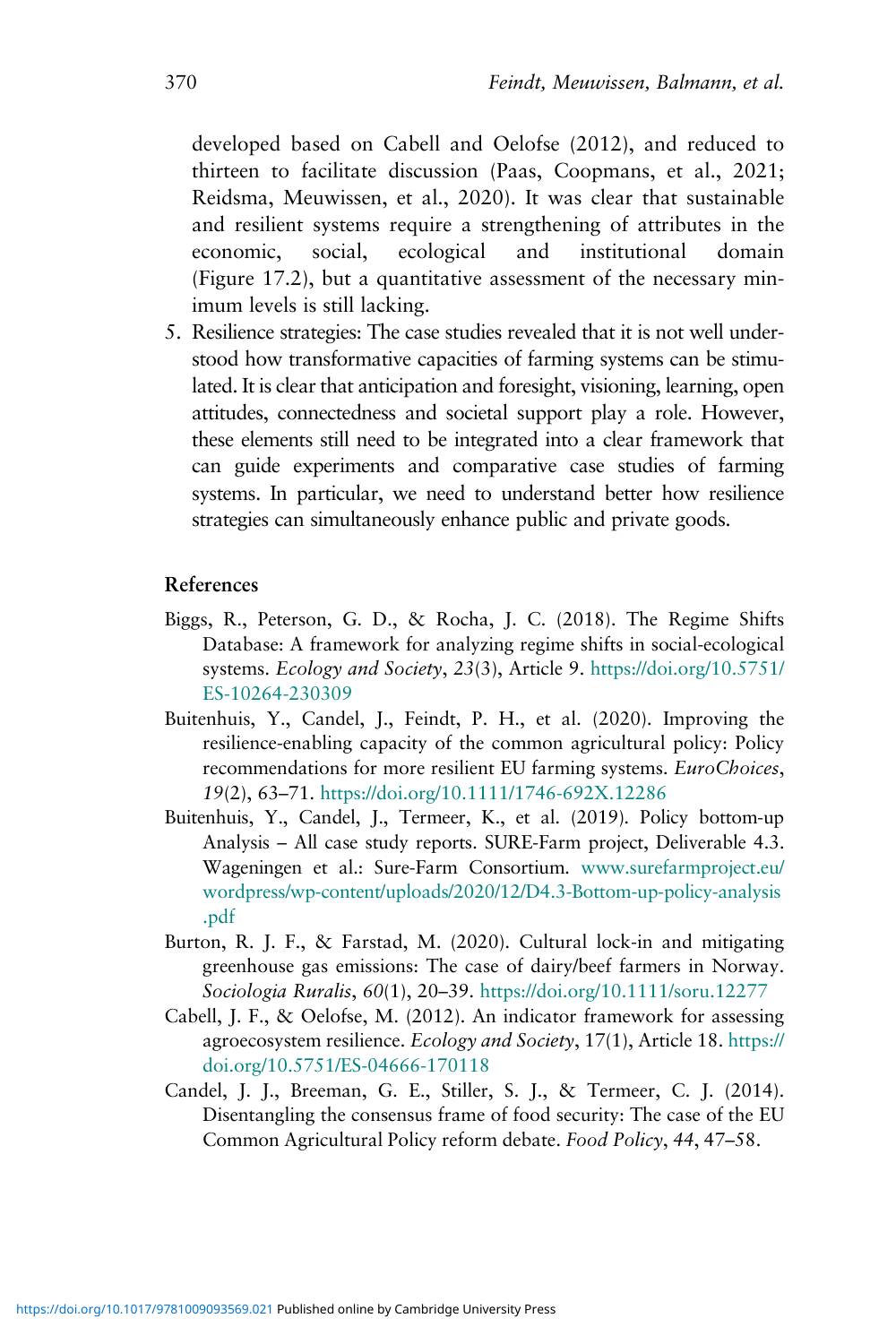- Darnhofer, I. (2014). Resilience and why it matters for farm management. *European Review of Agricultural Economics*, *41*(3), 461–484. [https://](https://doi.org/10.1093/erae/jbu012) [doi.org/10.1093/erae/jbu012](https://doi.org/10.1093/erae/jbu012)
- Daugbjerg, C., & Feindt, P. H. (2017). Post-exceptionalism in Food and Agricultural Policy: Transforming public policies. *Journal of European Public Policy*, *24*(11), 1565–1584.
- Duchek, S. (2019). Organizational resilience: A capability-based conceptualization. *Business Research*. [https://doi.org/10.1007/s40685](https://doi.org/https://doi.org/10.1007/s40685–019-0085-7)–019-0085-7
- European Commission. (2020a). *EU Biodiversity Strategy for 2030. Bringing Nature Back into Our Lives. Communication from the Commission to the European Parliament, the Council, the European Economic and Social Committee and the Committee of the Region. COM (2020)380 Final*. Brussels.
	- (2020b). *A Farm to Fork Strategy for a Fair, Healthy and Environmentally-Friendly Food System. Communication from the Commission to the European Parliament, the Council, the European Economic and Social Committee and the Committee of the Regions, COM(2020) 381 Final*. Brussels.
- Feindt, P. H., Proestou, M., & Daedlow, K. (2020). Policy design for resilience in the emerging bioeconomy – The RPD framework and application to German bioenergy policy. *Journal of Environmental Policy and Planning*, *21*(5). [https://doi.org/10.1080/1523908X.2020.1814130](https://doi.org/https://doi.org/10.1080/1523908X.2020.1814130)
- Feindt, P. H., Termeer, K., Candel, J., & Buitenhuis, Y. (2019). Assessing how policies enable or constrain the resilience of farming systems in the European Union: Case study results. SURE-Farm project, Deliverable 4.2. Wageningen et al.: SURE-Farm Consortium. [www.https://](http://www.https//surefarmproject.eu) [surefarmproject.eu](http://www.https//surefarmproject.eu)
- Feindt, P. H., & Weiland, S. (2018). Reflexive governance: Exploring the concept and assessing its critical potential for sustainable development. Introduction to the Special Issue. *Journal of Environmental Policy & Planning*, *20*(6), 1–20. [https://doi.org/10.1080/1523908X.2018.1532562](https://doi.org/https://doi.org/10.1080/1523908X.2018.1532562)
- Ge, L., Anten, N. P. R., van Dixhoorn, I., et al. (2016). Why we need resilience thinking to meet societal challenges in bio-based production systems. *Current Opinion in Environmental Sustainability*, *23* (December 2016), 17–27. [https://doi.org/10.1016/j.cosust.2016.11.009](https://doi.org/https://doi.org/10.1016/j.cosust.2016.11.009)
- Giddens, A. (1984). *The Constitution of Society: Outline of the Theory of Structuration*. Berkeley: Berkeley University Press.
- Gil, J. D. B., Reidsma, P., Giller, K., Todman, L., Whitmore, A., & van Ittersum, M. (2019). Sustainable development goal 2: Improved targets and indicators for agriculture and food security. *AMBIO*, *48*(7), 685–698. [https://doi.org/10.1007/s13280](https://doi.org/10.1007/s13280–018-1101-4)–018-1101-4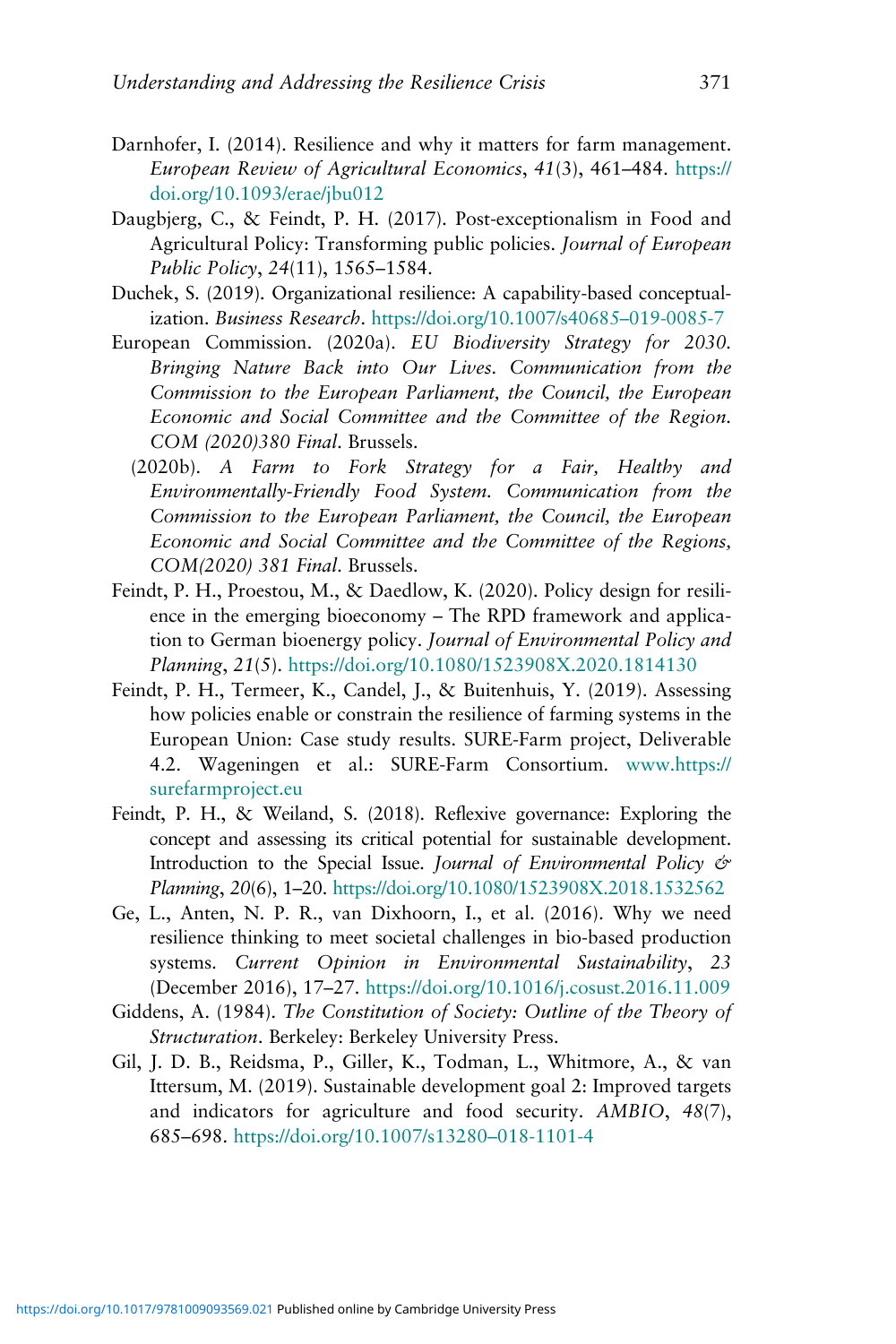- Gunderson, L. H., & Holling, C. S. (Eds.). (2002). *Panarchy: Understanding Transformations in Human and Natural Systems*. Washington, DC: Island Press.
- Herrera, H. (2017). From metaphor to practice: Operationalizing the analysis of resilience using system dynamics modelling. *Systems Research and Behavioral Science*, *34*, 444–462. [https://doi.org/10.1002/sres.2468](https://doi.org/https://doi.org/10.1002/sres.2468)
- Holling, C. S., Gunderson, L. H., & Peterson, G. D. (2002). Sustainability and Panarchies. In L. H. Gunderson & C. S. Holling (Eds.), *Panarchy: Understanding Transformations in Human and Natural Systems*, pp. 63–102. Washington, DC: Island Press.
- Lóránt, A., & Allen, B. (2019). *Net Zero Agriculture in 2050: How to Get There. Report by the Institute for European Environmental Policy*. Brussels & London: IEEP. [https://europeanclimate.org/wp-content/](https://europeanclimate.org/wp-content/uploads/2019/11/02-19-net-zero-agriculture-in-2050-how-to-get-there.pdf) [uploads/2019/11/02-19-net-zero-agriculture-in-2050-how-to-get-there.pdf](https://europeanclimate.org/wp-content/uploads/2019/11/02-19-net-zero-agriculture-in-2050-how-to-get-there.pdf)
- Marsden, T. (2013). From post-productionism to reflexive governance: Contested transitions in securing more sustainable food futures. *Journal of Rural Studies*, *29*, 123–134. <https://doi.org/10.1016/j.jrurstud.2011.10.001>
- Mathijs, E., & Wauters, E. (2020). Making farming systems truly resilient. *EuroChoices*, *19*, 72–76. [https://doi.org/10.1111/1746-692X.12287](https://doi.org/https://doi.org/10.1111/1746-692X.12287)
- Meuwissen, M., Feindt, P. H., Midmore, P., et al. (2020). The struggle of farming systems in Europe: Looking for explanations through the lens of resilience. *EuroChoices*, *19*(2), 4–11. [https://doi.org/10.1111/1746-](https://doi.org/https://doi.org/10.1111/1746-692X.12278) [692X.12278](https://doi.org/https://doi.org/10.1111/1746-692X.12278)
- Meuwissen, M., Feindt, P. H., Slijper, T., et al. (2021). Impact of Covid-19 on farming systems in Europe through the lens of resilience thinking. *Agricultural Systems*, 191, 103152, [https://doi.org/10.1016/j.agsy.2021](https://doi.org/10.1016/j.agsy.2021.103152) [.103152.](https://doi.org/10.1016/j.agsy.2021.103152)
	- (2019). A framework to assess the resilience of farming systems. *Agricultural Systems*, *176*, 102656. [https://doi.org/10.1016/j.agsy](https://doi.org/https://doi.org/10.1016/j.agsy.2019.102656) [.2019.102656](https://doi.org/https://doi.org/10.1016/j.agsy.2019.102656)
- Ostrom, E. (1990). *Governing the Commons. The Evolution of Institutions for Collective Action*. Cambridge: Cambridge University Press.
- Paas, W., Accatino, F., Antonioli, F., et al. (2019). Participatory impact assessment of sustainability and resilience of EU farming systems. SURE-Farm Deliverable 5.2. Wageningen et al.: SURE-Farm consortium. [www.surefarmproject.eu/wordpress/wp-content/uploads/2019/](https://www.surefarmproject.eu/wordpress/wp-content/uploads/2019/06/D5.2-FoPIA-SURE-Farm-Cross-country-report.pdf) [06/D5.2-FoPIA-SURE-Farm-Cross-country-report.pdf](https://www.surefarmproject.eu/wordpress/wp-content/uploads/2019/06/D5.2-FoPIA-SURE-Farm-Cross-country-report.pdf)
- Paas, W., Accatino, F., Bijttebier, J., et al. (2021). Participatory assessment of critical thresholds for resilient and sustainable European farming systems. *Journal of Rural Studies*, 88, 214–226, [https://doi.org/10](https://doi.org/10.1016/j.jrurstud.2021.10.016) [.1016/j.jrurstud.2021.10.016.](https://doi.org/10.1016/j.jrurstud.2021.10.016)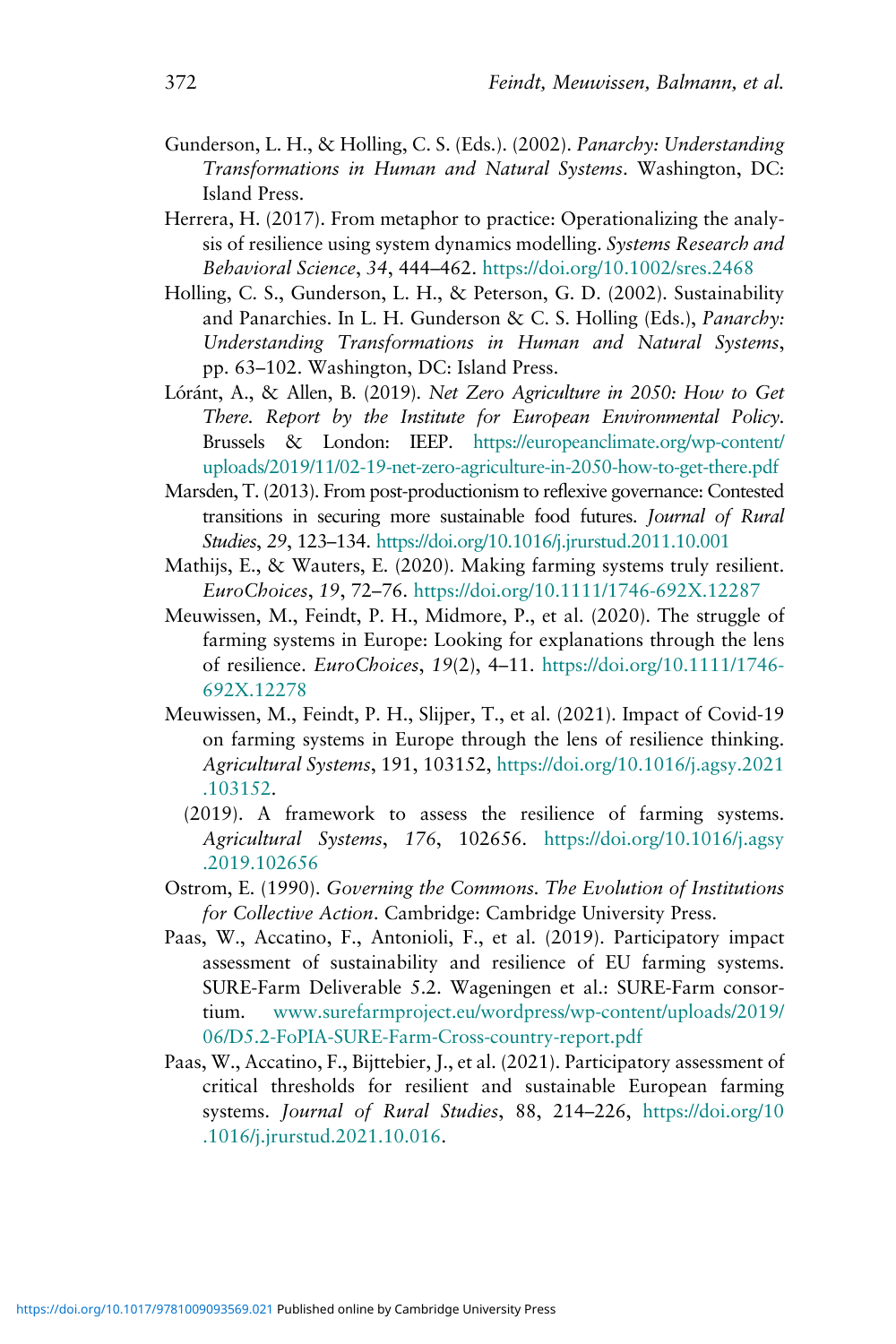- Paas, W., Coopmans, I., Severini, S., et al. (2021). Participatory assessment of sustainability and resilience of specialized EU farming systems. *Ecology & Society*, 26(2):2. <https://doi.org/10.5751/ES-12200-260202>.
- Reidsma, P., Meuwissen, M., Accatino, F., et al. (2020). How do stakeholders perceive the sustainability and resilience of EU farming systems? *EuroChoices*, *19*(2), 18–27. [https://doi.org/10.1111/1746-692X.12280](https://doi.org/https://doi.org/10.1111/1746-692X.12280)
- Reidsma, P., Paas, W., Accatino, F., et al. (2020). Impacts of improved strategies and policy options on the resilience of farming systems across the EU. Deliverable 5.6 of the SURE-Farm project. Wageningen et al.: SURE-Farm Consortium. [www.surefarmproject.eu/wordpress/wp-con](https://www.surefarmproject.eu/wordpress/wp-content/uploads/2020/10/D5.6-Impacts-of-improved-strategies-on-resilience-final.pdf) [tent/uploads/2020/10/D5.6-Impacts-of-improved-strategies-on-resili](https://www.surefarmproject.eu/wordpress/wp-content/uploads/2020/10/D5.6-Impacts-of-improved-strategies-on-resilience-final.pdf) [ence-](https://www.surefarmproject.eu/wordpress/wp-content/uploads/2020/10/D5.6-Impacts-of-improved-strategies-on-resilience-final.pdf)fi[nal.pdf](https://www.surefarmproject.eu/wordpress/wp-content/uploads/2020/10/D5.6-Impacts-of-improved-strategies-on-resilience-final.pdf)
- Reidsma, P., Spiegel, A., Paas, W., et al. (2019). Resilience assessment of current farming systems across the European Union. SURE-Farm project, Deliverable 5.3. Wageningen et al.: SURE-Farm Consortium. [https://surefarmproject.eu/wordpress/wp-content/uploads/2019/12/D5](https://surefarmproject.eu/wordpress/wp-content/uploads/2019/12/D5.3-Resilience-assessment-of-current-farming-systems-across-the-European-Union.pdf) [.3-Resilience-assessment-of-current-farming-systems-across-the-](https://surefarmproject.eu/wordpress/wp-content/uploads/2019/12/D5.3-Resilience-assessment-of-current-farming-systems-across-the-European-Union.pdf)[European-Union.pdf](https://surefarmproject.eu/wordpress/wp-content/uploads/2019/12/D5.3-Resilience-assessment-of-current-farming-systems-across-the-European-Union.pdf)
- Schils, R., Olesen, J. E., Kersebaum, K.-C., et al. (2018). Cereal yield gaps across Europe. *European Journal of Agronomy*, *101*, 109–120. [https://](https://doi.org/https://doi.org/10.1016/j.eja.2018.09.003) [doi.org/10.1016/j.eja.2018.09.003](https://doi.org/https://doi.org/10.1016/j.eja.2018.09.003)
- Silva, J. V., Reidsma, P., & van Ittersum, M. K. (2017). Yield gaps in Dutch arable farming systems: Analysis at crop and crop rotation level. *Agricultural Systems*, *158*, 78–92. [https://doi.org/10.1016/j.agsy.2017](https://doi.org/https://doi.org/10.1016/j.agsy.2017.06.005) [.06.005](https://doi.org/https://doi.org/10.1016/j.agsy.2017.06.005)
- Spiegel, A., Soriano, B., de Mey, Y., et al. (2020). Risk management and its role in enhancing perceived resilience capacities of farms and farming systems in Europe. *EuroChoices*, *19*(2), 45–53. [https://doi.org/10.1111/](https://doi.org/https://doi.org/10.1111/1746-692X.12284) [1746-692X.12284](https://doi.org/https://doi.org/10.1111/1746-692X.12284)
- Termeer, C. J. A. M., Dewulf, A., & Biesbroek, G. R. (2017). Transformational change: Governance interventions for climate change adaptation from a continuous change perspective. *Journal of Environmental Planning and Management*, *60*(4), 558–576. [https://doi](https://doi.org/10.1080/09640568.2016.1168288) [.org/10.1080/09640568.2016.1168288](https://doi.org/10.1080/09640568.2016.1168288)
- Termeer, K., Candel, J., Feindt, P. H., & Buitenhuis, Y. (2018). Assessing how Policies enable or constrain the Resilience of Farming Systems in the European Union: The Resilience Assessment Tool (ResAT). SURE-Farm project, Deliverable 4.1. Wageningen et al.: SURE-Farm Consortium. [www.surefarmproject.eu](http://www.surefarmproject.eu)
- Termeer, K. J. A. M., Feindt, P. H., Karpouzoglou, T., et al. (2019). Institutions and the resilience of bio-based production systems: The